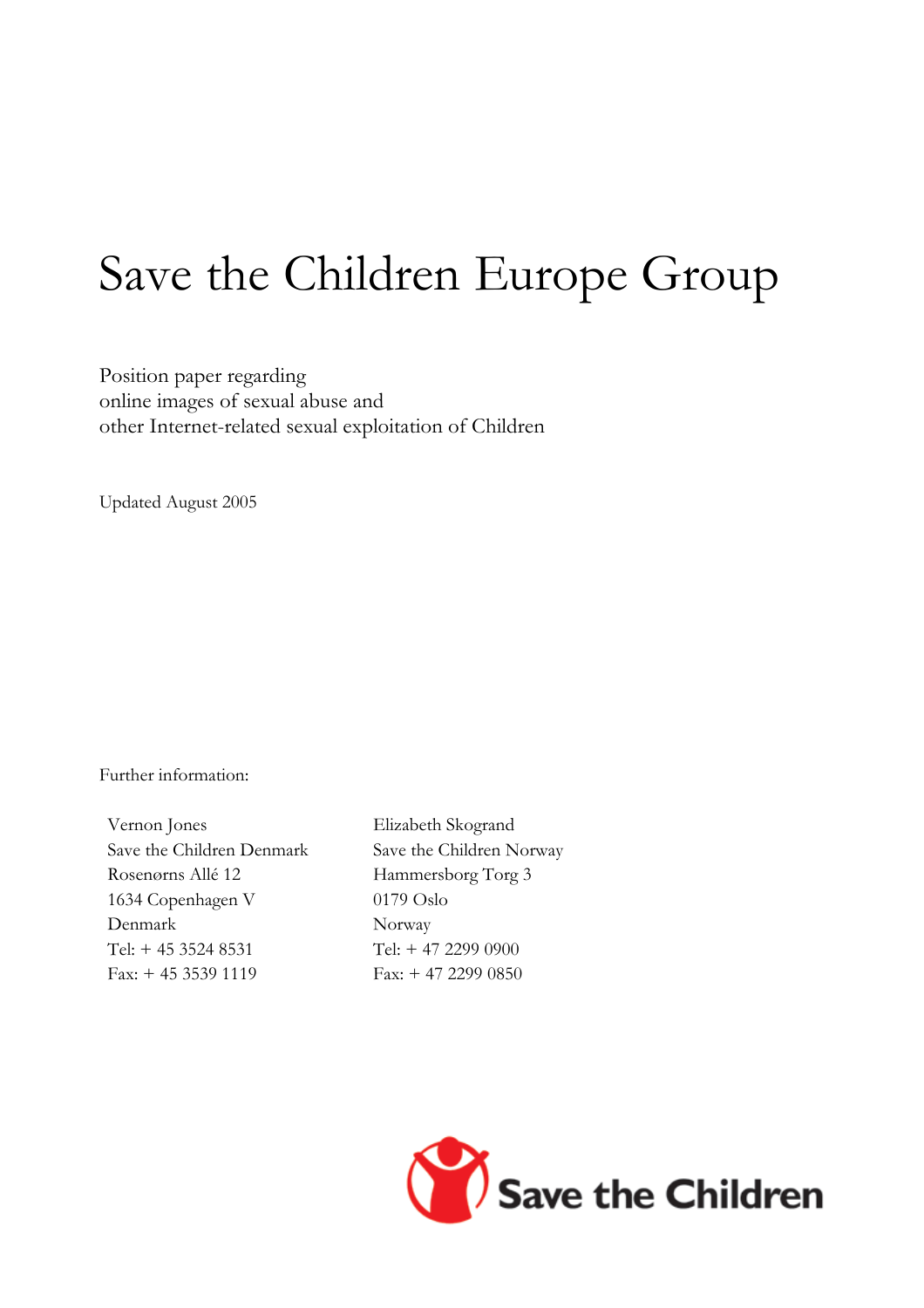#### Contents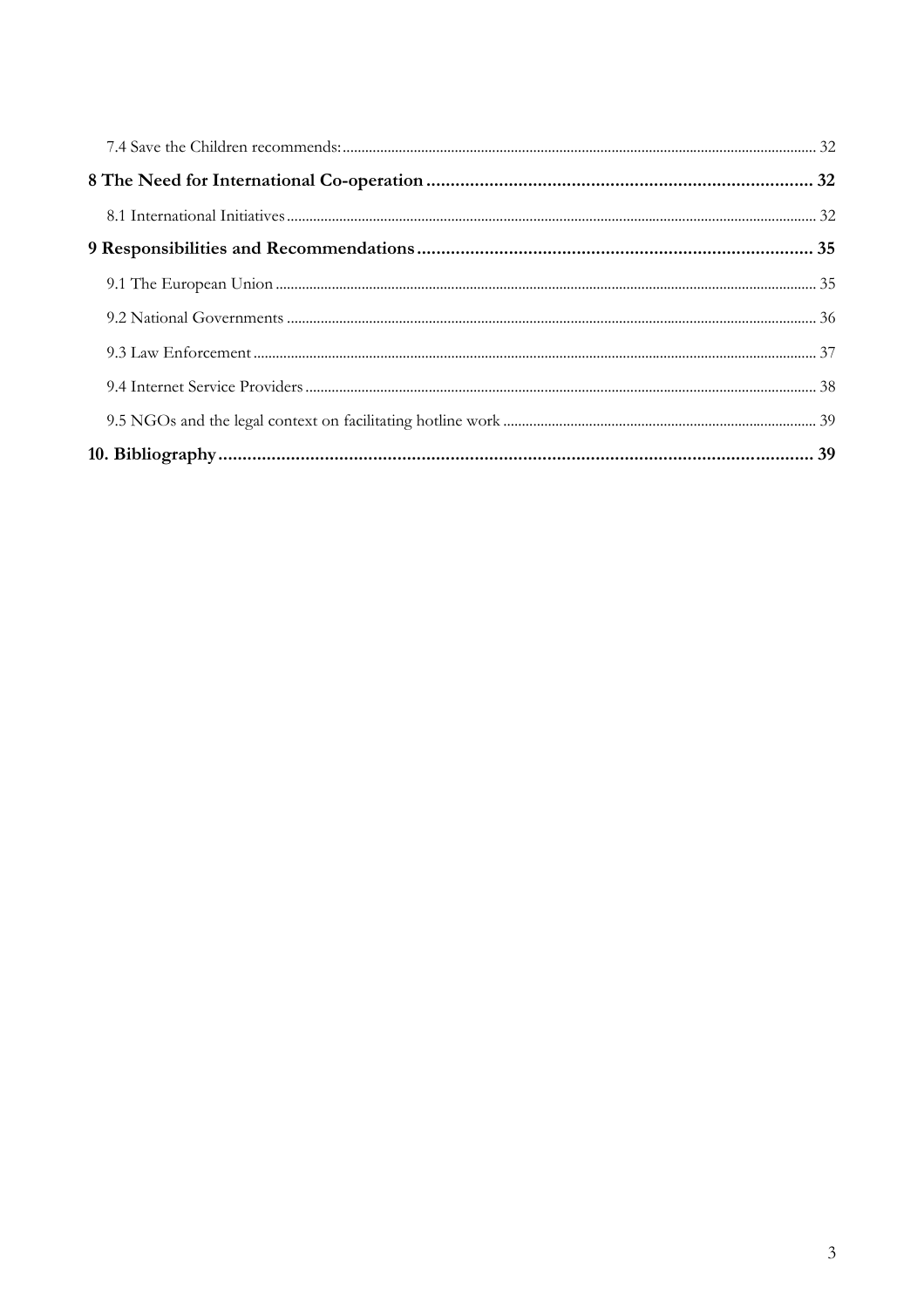## **1. INTRODUCTION**

Child pornography is a visual record of serious criminal offences. Even the less extreme examples of child pornography that I saw at New Scotland Yard are records of horrifying abuse.

People like Us: The Report of the Safeguards for Children Living Away from Home, Sir William Utting, 1997.

Save the Children was established in 1919 and is at the forefront in the fight for the rights of the child.

Save the Children works for:

- A world which respects and values each child
- A world which listens and learns
- A world where all children have hope and opportunity

A world where children are protected from violence, abuse and exploitation

Save the Children, an international movement for children's rights, currently comprises 27 organisations, spanning five continents and operating in over 100 countries. Save the Children has been active for many years in raising awareness about the issue of child abuse and has implemented programmes to combat child abuse in all its forms. Within this programme framework, Save the Children provides direct help to children who have suffered sexual abuse by providing support through appropriate therapeutic projects. Since the mid 1990s six Save the Children organisations have been engaged in combating the digital distribution of images of sexual abuse of children and in raising awareness about child sexual abuse and exploitation via the Internet and other new technologies.

This position paper gives an overview of the problem of child sexual abuse and exploitation in relation to the Internet and other online technologies, from a children's rights perspective. It does not attempt to cover all aspects of the problem. It is based on the UN Convention on the Rights of the Child, and Save the Children's comprehensive programme experience in working on this complex issue.

Save the Children recommends the following three main strategies in the fight against Internet-related sexual abuse of children:

- Facilitate international multi agency co-operation to combat the problem of child sexual exploitation on the Internet at international, national and local levels.
- Improve international law and national child protection systems with respect to the complex multi jurisdictional nature of Internet crime and abuse against children.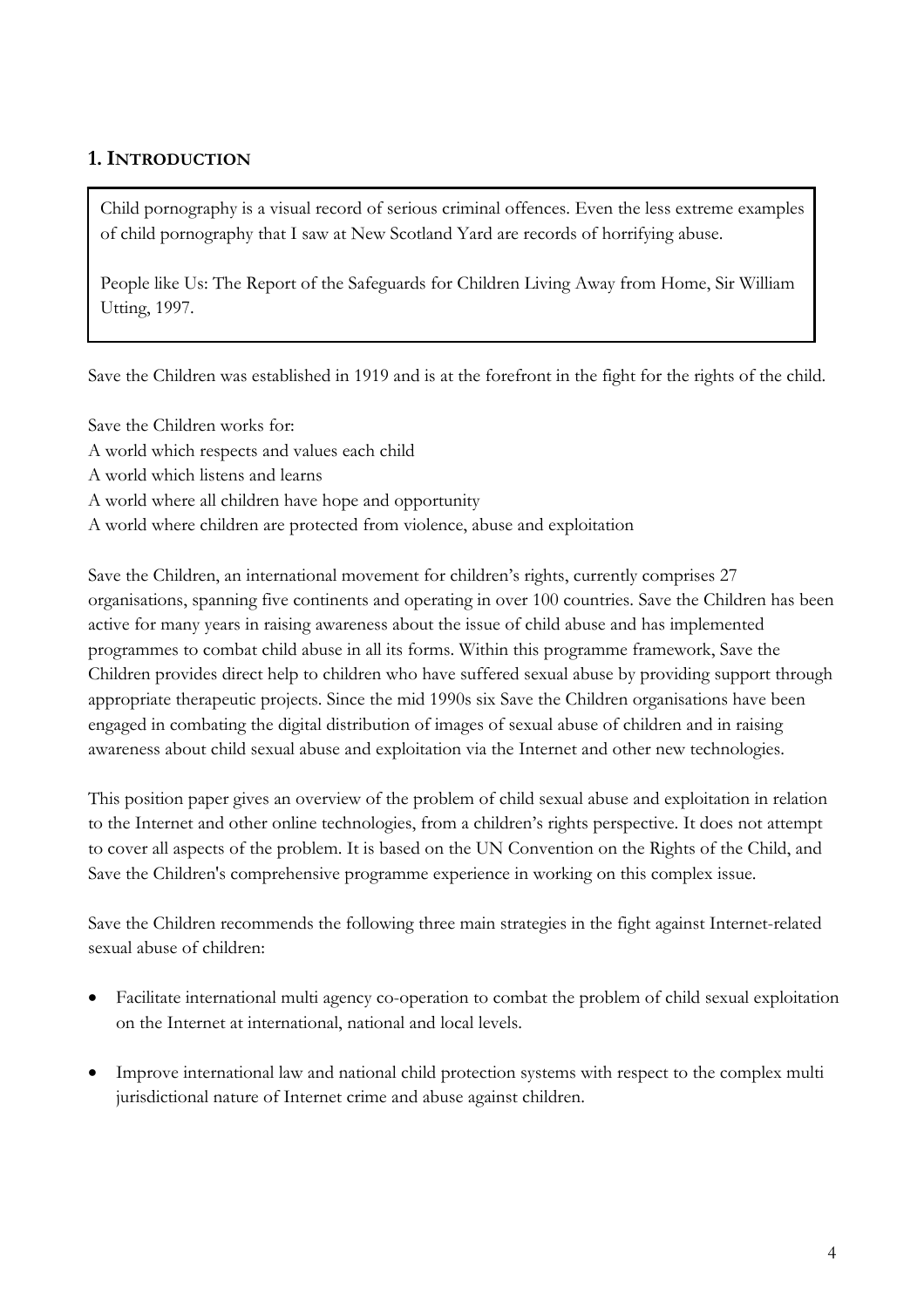• Challenge societal denial, minimisation and myths about the sexual abuse and exploitation of children.

#### **2. EXECUTIVE SUMMARY**

Professionals involved in managing child sexual abuse (including the judiciary) need to be aware of the role that the Internet might play; parents need to be educated in enabling safe Internet access; policy makers need to be educated in the broader context of child pornography in order that informed initiatives can be developed; politicians need to be educated in the causes and consequences of this aspect of new technologies

*Taylor, M and Quayle, E (2003) Child Pornography – An Internet Crime p.213* 

The continuing work in combating images of child sexual abuse on the internet is part of Save the Children's broader strategy in promoting the rights of the child, in the context of protection from sexual abuse and exploitation. The international legal framework for this work is set out in Articles 19 and 341 of the UN Convention of the Rights of the Child 1989. Save the Children's work also includes the operation of Internet hotlines. This is a referral system for the public to report potentially illegal images found on the Internet. Save the Children hotlines are members of the international hotline network INHOPE (www.inhope.org) that coordinates and facilitates the exchange of information and expertise amongst members.

#### **What is 'child pornography'?**

 $\overline{a}$ 

There has been much international discussion about the correct terminology that should be used to describe the sexual abuse and exploitation of children recorded on film or photograph. The term 'child pornography' is almost universally used when describing the recorded image of children who are subjected to sexual abuse to produce this material. But this term has been criticised by Save the Children as inappropriate within a child protection or children's rights framework as it can be misinterpreted and undermine the seriousness of the abuse. It also tends to oversimplify what is a very complex social problem with many diverse factors converging on the fact that there is a cross section of adults (and adolescents) that have a sexual interest in children. Research and direct work with sex offenders has shown that the vast majority of child sexual abusers are male and this is also reflected in the arrests

<sup>&</sup>lt;sup>1</sup> Article 19 of the Convention on the Rights of the Child sets the obligation for all "States Parties [to] take all appropriate legislative, administrative, social and educational measures to protect the child from all forms of physical or mental violence, injury or abuse, neglect or negligent treatment, maltreatment or exploitation, including sexual abuse, mental violence, injury or abuse, neglect or negligent treatment, maltreatment or exploitation, including sexual abuse Article 34 obliges "States Parties [to] undertake to protect the child from all forms of sexual exploitation and sexual abuse. For these purposes, States Parties shall in particular take all appropriate national, bilateral and multilateral measures to prevent:

<sup>(</sup>a) The inducement or coercion of a child to engage in any unlawful sexual activity;

<sup>(</sup>b) The exploitative use of children in prostitution or other unlawful sexual practices;

<sup>(</sup>c) The exploitative use of children in pornographic performances and materials.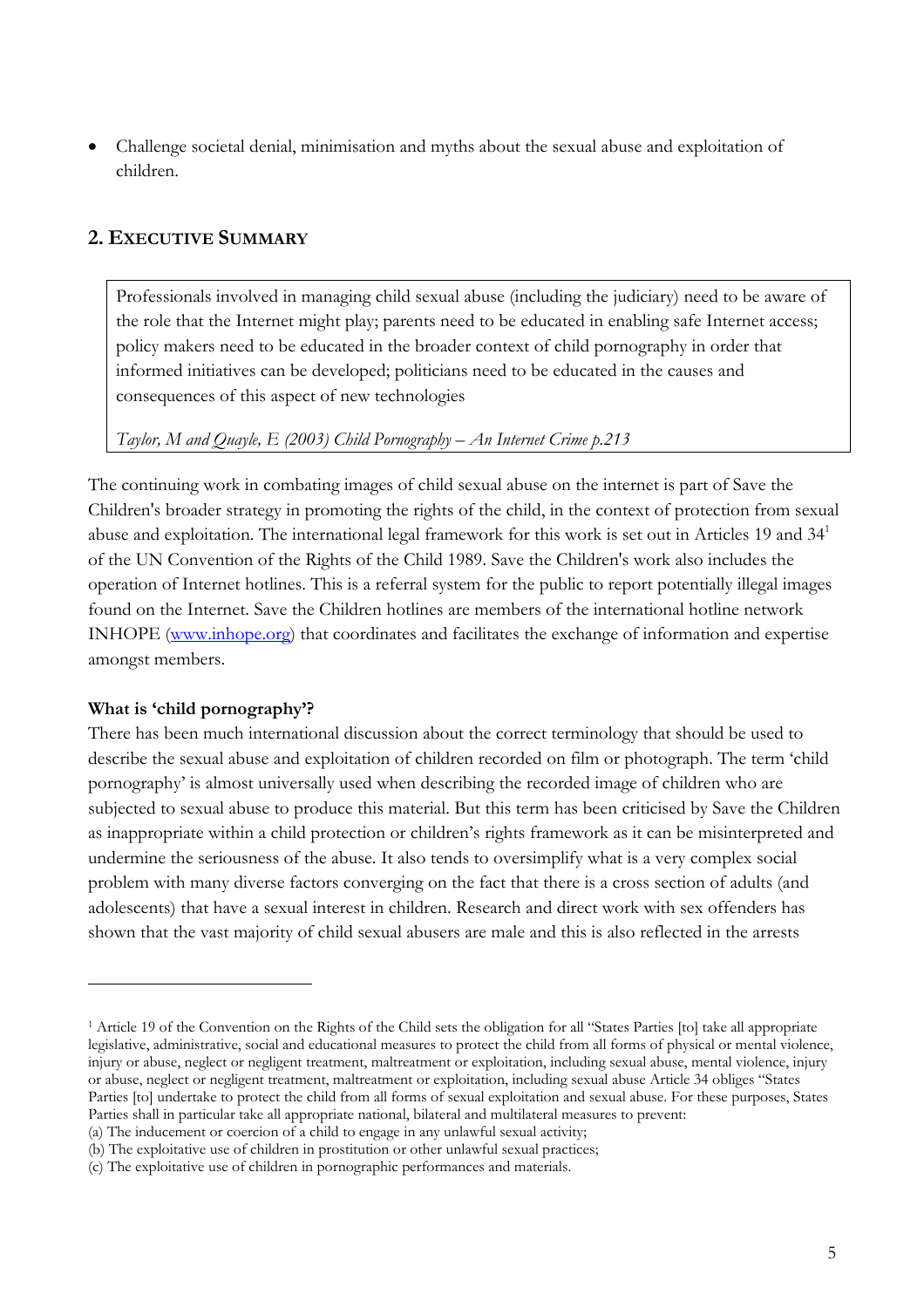made for 'child pornography' offences over the past few years. Save the Children will use the term 'child pornography' within this text, as it is a legal definition, but this does not imply that the organisation believes in its use as a means of describing recorded sexual abuse of children. Save the Children would rather see the term 'child abuse images' used as a means of describing this phenomenon.

The term 'Child pornography' is defined, by the Optional Protocol on the Sale of Children, Child prostitution and Child pornography, as any representation of a child, engaged in real or simulated explicit sexual activities or, of the sexual parts of a child for primarily sexual purposes. Child pornography is the evidence of the sexual abuse of a child and the production of child pornography always presupposes a crime committed towards the child. Child pornography objectifies and degrades children and may be used by abusers as a means to manipulate a child by claiming that what is happening in the picture is something that many children take part in and enjoy being part of. The exposure to images of other children in sexually abusive situations normalises this behaviour which is then used to facilitate the abuse and make it difficult for children to come forward to disclose their own abuse. This is linked to the grooming process. 2

Child pornography then, is a visual recording of a crime being committed and the children who appear in such images are, at the time the picture is being taken, subjected to criminal acts that are degrading, abusive and humiliating. In some of the images, they are beaten or burnt or are subjected to torturous sexual depravities. In others they are made to pose for the production of sexually offensive images with adults or other children or animals. This means that children are subjected to psychologically distressing manipulation and abuse which results in emotional distress and trauma. No actual pornographic picture of a child has been produced without the child suffering or being exploited.

Although the expansion of the Internet has led to many positive developments for children and young people, the fact remains that criminals, individuals as well as organised groups, are also using this technology as a means of producing, collecting and distributing images of child sexual abuse. It is of vital importance that decision-makers, law enforcement agencies, and NGOs, combine their efforts to protect children and young people from being abused through the production of child pornography or being targeted by abusers when on-line.

One of the major difficulties in combating child sexual abuse and the commercial sexual exploitation of children via the Internet is the international, multi-jurisdictional nature of the crime and its cross border activity. European Union Member States have taken steps to tackle this problem, by defining what constitutes child pornography, and by harmonizing legislation on the imposition of sentences within

<sup>&</sup>lt;sup>2</sup> The Grooming Process is the strategy used by sexual abusers to manipulate the child, and potentially protective adults, so the abuse can take place in a situation where the abuser has total control over the victim. It is a process where the abuser gradually overcomes the child's resistance through a sequence of psychologically manipulative acts. It is also used to silence the child after the abuse has taken place.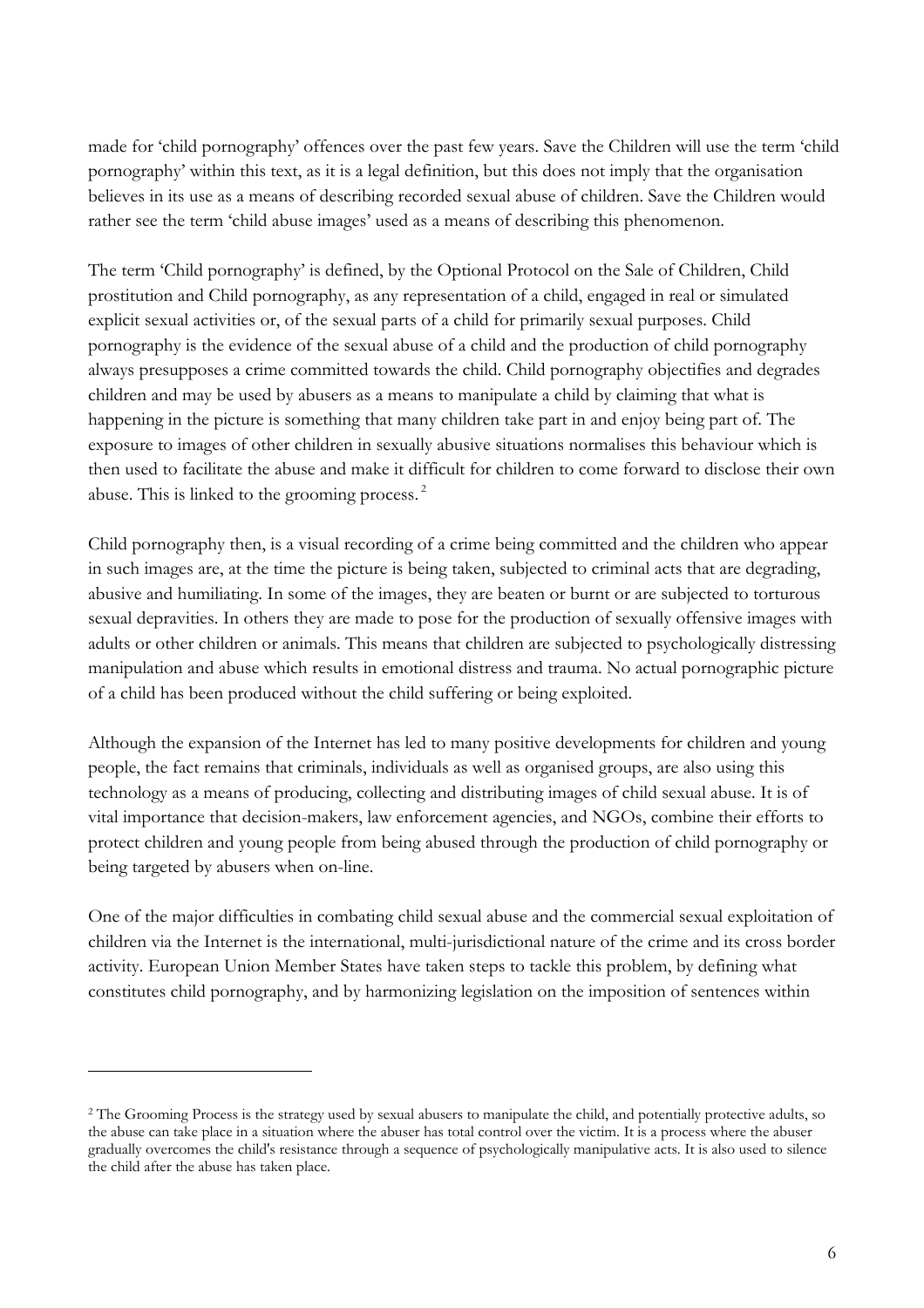national penal codes. The European Union has also agreed that the protection of children includes all citizens up to the age of 18. Save the Children welcomes this.

However, very few victims of this form of child abuse are identified and given access to justice and to therapeutic services. Interpol's database of abuse images contains images of more than 20.000 individual children who have been sexually abused. Globally, less than 350 of these children have been identified and protected according to Interpol. This low number of children being identified is of great concern to Save the Children. The fact that primary recorded evidence of sexual abuse is not leading to more children being protected and given justice needs to be addressed urgently.

This lack of positive action in protecting children appears to confirm the results of research undertaken by Save the Children Europe Group on the handling of cases concerning allegations of child sexual abuse by some European judicial systems. This research suggested that judicial systems in Europe are based on adult premises and agendas, with little regard to the rights of children. It is therefore difficult for children, within judicial systems, to receive justice in relation to the complex dynamics of child sexual abuse. The report concluded that most child sexual abuse is never reported to the police, and of those that are reported, very few cases are heard before a court of law. It is imperative that all professionals working within the judicial system receive qualified training about the dynamics of child sexual abuse and the relationship to the production and distribution of child abuse images.

#### **The European Union**

The European Union has an important role to play in trans-national child protection issues at the European level. Save the Children supports the adoption of the Framework decision on combating the sexual exploitation of children and child pornography. The text calls on all member states to adjust national laws to protect children, up to the age of 18, from abuse through child pornography.

Save the Children also welcomes the European Commission's engagement in protecting children through the Safer Internet Plus programme. Safer Internet Plus runs from 2005 to 2008 and will build on work carried out since 1996 to combat illegal and harmful Internet content. Although Save the Children appreciates the programme's expanded focus on new media and the involvement of the accession countries, we believe that greater focus is needed on the participation of children in the design of safety tools and on identification of child pornography victims.

#### **Recommendations**

EU Member states should ensure that the Framework decision is fully implemented by January 2006, so that they can establish clear child protection policies with regard to child sexual abuse and exploitation on the Internet.

The EU should also ensure that it monitors the implementation of the Framework decision and that action is taken where member states fail to implement the legislation.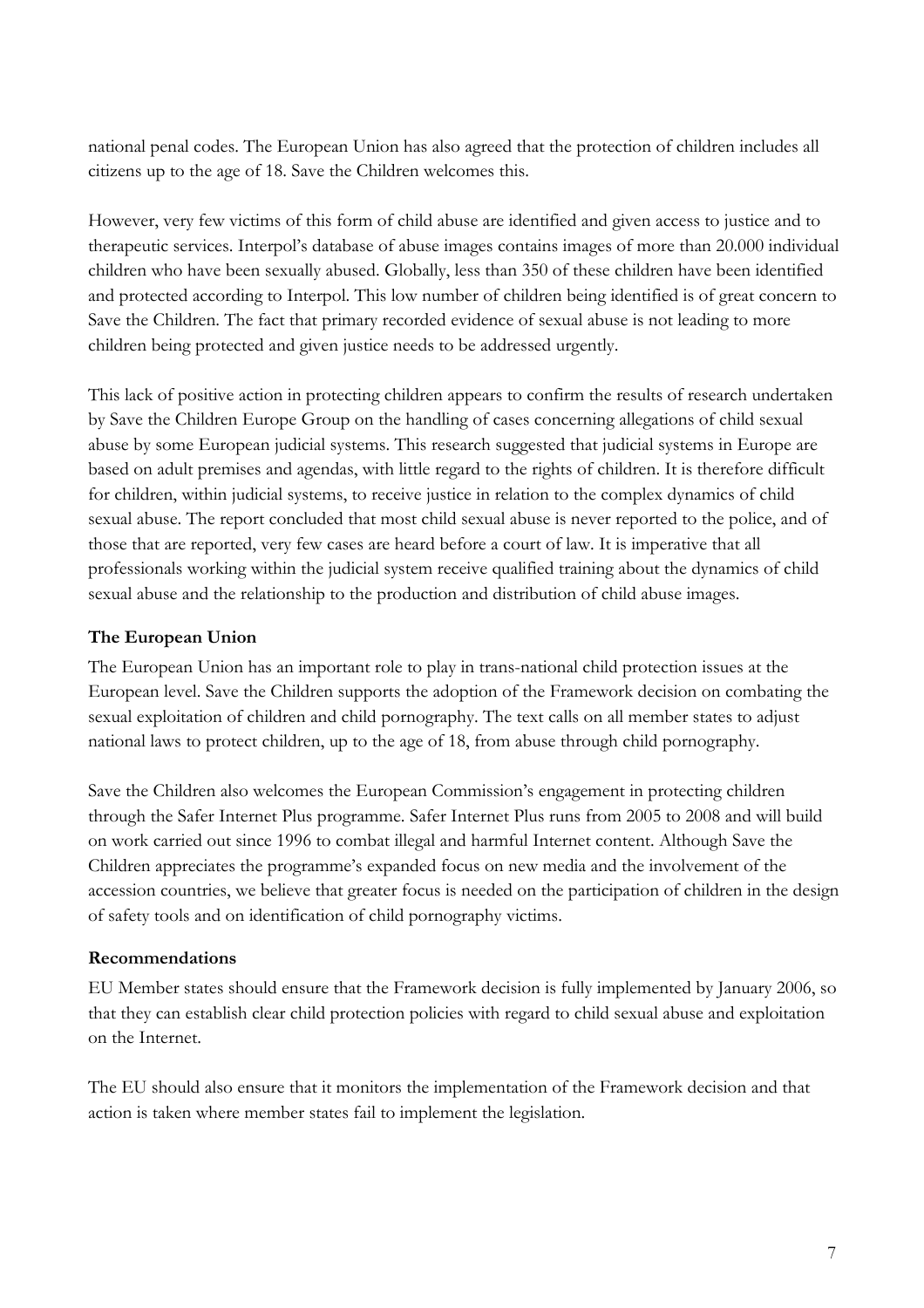Save the Children welcomes the continuation of European Union action in this area through the Safer Internet Plus programme, but calls for emphasis to be placed on the participation of children themselves in the development of safety tools.

We welcome also, the focus, within Safer Internet Plus, on abuse images on the Internet in the accession countries, and urge that particular emphasis is placed on this work as child pornography is originating from many of these countries.

More emphasis is needed on helping member states identify children who are abused in the production and distribution of sexually abusive/exploitative images on the Internet. Save the Children recommends that the European Commission establishes an expert group on victim identification which should bring together police, member states, NGOs, industry and relevant parts of the Commission's services.

Member States and the Commission should take steps to investigate further the linkages between child pornography and child trafficking.

#### **National Governments**

National governments have an ongoing responsibility to develop national strategies which will ensure the safety and protection of children using the Internet and those being exploited in the production of abusive images. The monitoring mechanisms envisaged by the commitments made at the First and Second World Congress's Against Commercial Sexual Exploitation of Children in Stockholm 1996 and Yokohama 2001 respectively, should help national governments maintain their focus on this aim.

The European countries that signed the Stockholm Agenda for Action must recognise the problem of sexual exploitation and abuse of under 18's in its totality. Most European governments have now implemented some kind of National Action Plan (NAP) to monitor their progress in combating the sexual exploitation of children, in accordance with the Yokohama Global Commitment. However, at the European Yokohama Follow Up Conference held in Ljubljana, Slovenia (July 2005) it was stated that many of these plans are of poor quality and lack ring fenced resources. The Council of Europe has designed and implemented the so called REACT tool to collect and monitor European government's efforts to combat child sexual exploitation, in response to the commitments made in Stockholm and Yokohama. This REACT system has also been criticised by NGO's as it only uses information from governments and not from other non-governmental sources. This may lead to discrepancies between what is reported and what is actually happening on the ground individual countries.

Governments need to be aware that changes in legislation will be necessary to meet the new demands on child protection as the Internet develops. This is particularly important given the increase in soliciting children over the Internet and the so-called "grooming" process. The UK has recently introduced legislation to outlaw grooming and this example needs to be followed by other national governments in order to give a clear signal that to groom minors in order to abuse them sexually is illegal, on-line as well as in any other public area.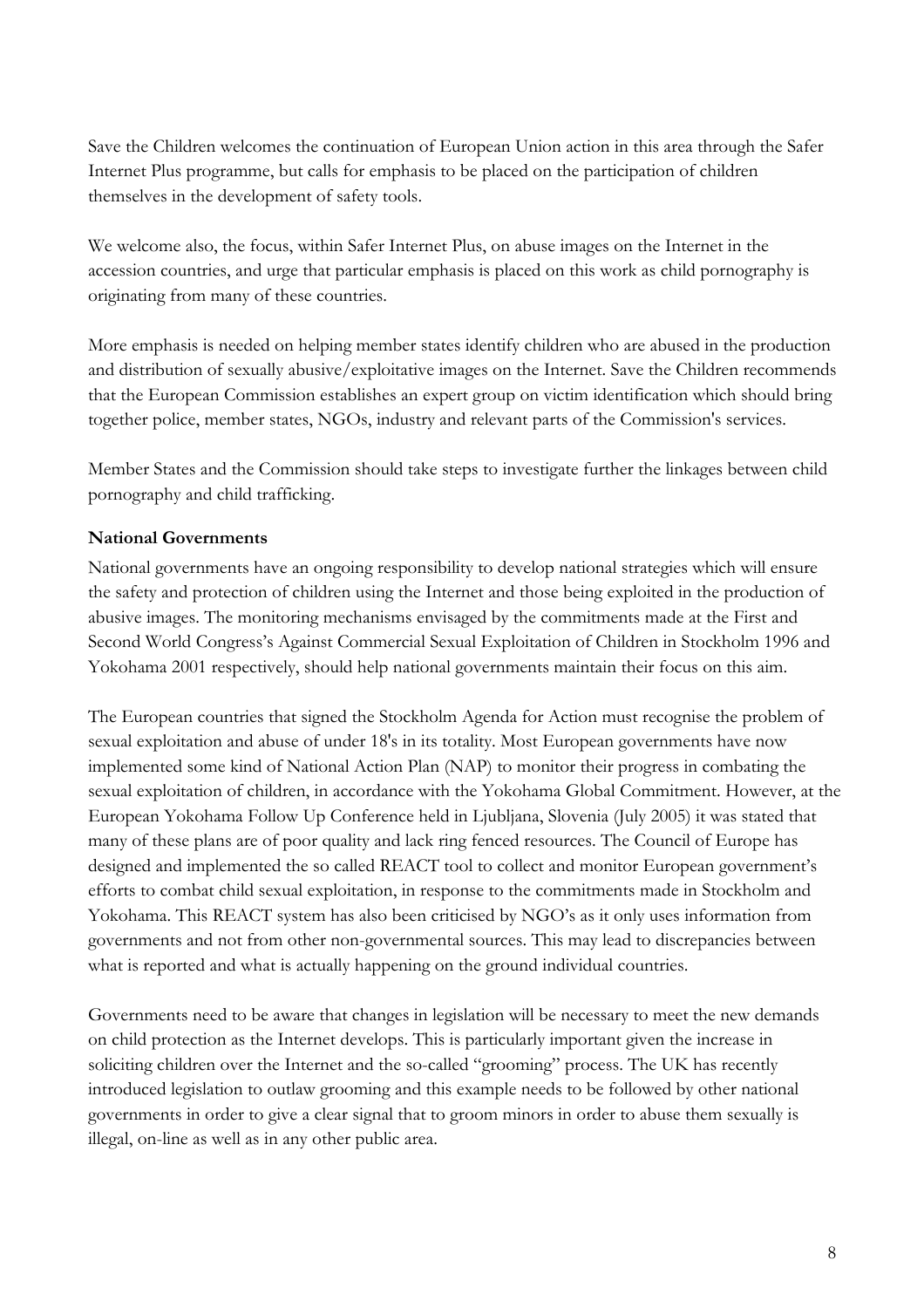#### **Recommendations**

Save the Children urges governments to fully implement the commitments made at the First and Second World Congress's Against Commercial Sexual Exploitation of Children in Stockholm 1996 and Yokohama 2001, respectively.

Save the Children calls for a move from public acknowledgement and development of plans to concrete interventions against those who, directly as well as indirectly, sexually exploit children via the production and distribution of child pornography.

Save the Children urges all Council of Europe state Governments to ratify and implement the Council of Europe Convention on Cyber Crime.

National Governments should fund research into the reactions and treatment of victims of child pornography. It is essential that governments raise societal awareness about the trauma children suffer through the production and distribution of child pornography

National governments should allocate more resources to train law enforcement agencies in victim identification techniques and to foster international cooperation in such matters.

National Governments should set up national focal points for Interpol in order to coordinate work on victim identification

More resources need to be made available to police and social services to train front line child protection workers in investigating possible links to the production of child pornography in child abuse investigations

Save the Children recommends that national governments take action to co-ordinate child protection services similar to the British Government's Task Force initiative.

Justice and compensation to victims of sexual abuse remains an unresolved issue to be dealt with within a judicial system that takes account of the rights of the child.

Children, up to the age of 18, have the right to special protection against sexual exploitation. The legal age of consent should be separated from the upper age of protection against sexual exploitation. A child under 18 should not be considered as able to consent to engagement in prostitution, pornography and/or trafficking for sexual purposes. The criminal responsibility should rest solely with the perpetrator.

National Governments should allocate adequate resources to campaigns targeting and including, as appropriate, children and adults to raise awareness on how to be safe on-line.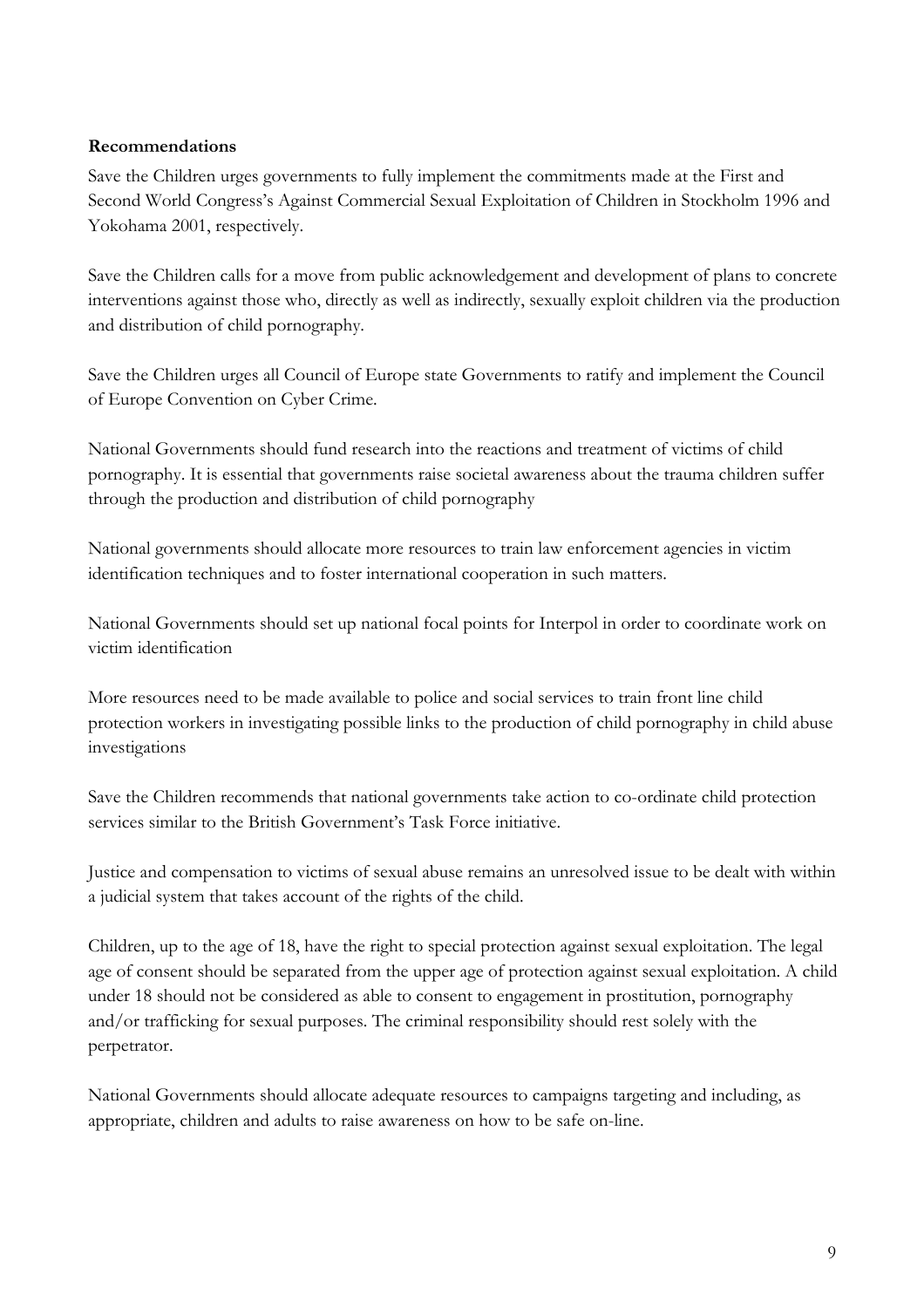Save the Children recommends that national governments adopt policies and awareness raising activities which will give the same attention to risks as to the opportunities that the Internet can offer. This is especially important for content and services created exclusively for and by children.

#### **Law Enforcement Agencies**

Save the Children welcomes the growing knowledge base amongst law enforcement agencies about child sexual abuse in relation to the Internet and recommends the further training of specialized child protection teams.

#### **Recommendations**

Continuing formal and informal co-operation between law enforcement agencies to facilitate cross border co-operation is needed. Interpol and Europol have a vital role to play. Internet-related sexual abuse of children is a criminal offence that should be given the same priority as the fight against illegal drugs and organised crime.

The rights of the child to protection and support must always be of paramount importance for law enforcement agencies and child protection services. There must be close formalised working relationships and cooperation between the two, including training on the Convention on the Rights of the Child.

Lawyers, judges, other judicial staff and law enforcement agencies should all be trained on children's rights and on issues concerning Internet-related sexual abuse of children.

#### **Internet Service Providers**

Save the Children urges the introduction of self-regulatory Codes of Conduct on child protection at the European and National levels and urges Governments to implement legislation where self regulation has failed

Save the Children encourages co-operation between national hotlines, NGOs, law enforcement agencies and Internet service providers

All chat-room providers should monitor chat rooms for children, to ensure good logging procedures and should also display clearly visible information on how to chat safely Save the Children recommends that all Internet Service providers should undergo training in children's rights and child protection issues in relation to abuse on the Internet.

Internet Service providers should consider blocking access to websites in parts of the world where legislation is ineffective in stopping the proliferation of child pornography websites.

#### **Non Governmental Organisations and the legal context of hotline work**

Save the Children encourages co-operation between NGOs working on this issue and resources, together with guidelines on best practice, need to be made available to NGOs running hotlines.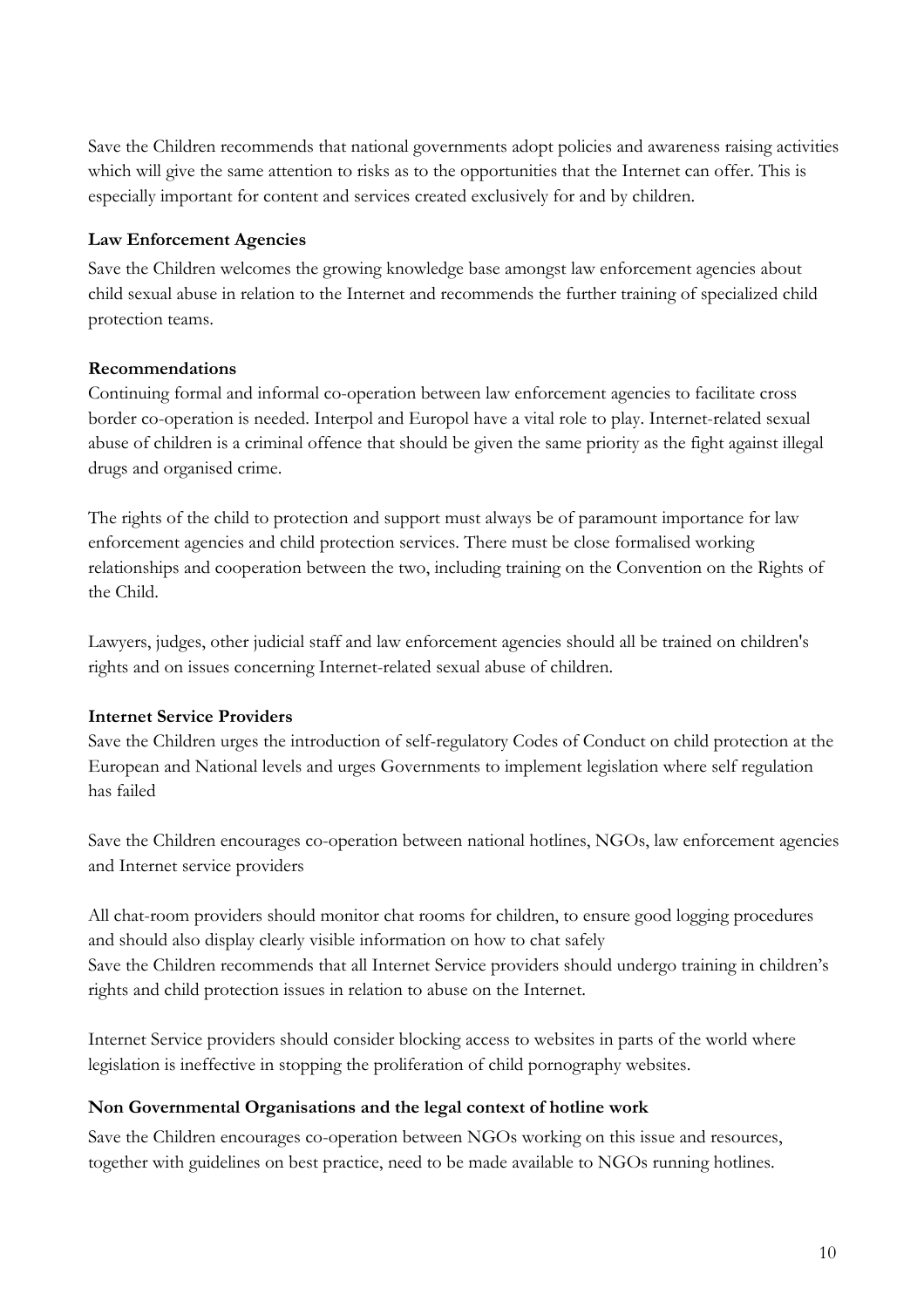NGOs working in this field should be encouraged to join INHOPE, the international hotline network, and to increase cross border collaboration. Staff working on hotlines should be carefully vetted through appropriate recruitment and child protection procedures.

There is a need to clarify the legal status of voluntary organisations dealing with illegal material such as abusive images of children.

## **3. CHILD SEXUAL ABUSE AND THE INTERNET**

The secretive, complex and sinister nature of sexual abusers who use the Internet as a means of communication and distribution of abusive images is summed up by what police found when they infiltrated the "Shadowz Brotherhood" network. Authorities say some members of the group sexually abused children and then posted the images on their Web site, which also provided advice on how to meet children in Internet chat rooms. They used sophisticated encryption techniques, sometimes hiding material in seemingly innocent picture files, officials said. Police said administrators operated a "star'' system to rate members: after initial vetting, new members received a one-star rating, allowing them to view certain chat rooms, newsgroups and bulletin boards. To gain further stars they had to post images of child sex abuse on the group's site; as they gained stars, they obtained greater access to restricted sites containing the most graphic material. To further increase security, the group was structured in cells whose members knew only each other, police said.

*The Guardian Newspaper, UK, 3rd July, 2002*

# **3.1. Save the Children Hotlines**

Save the Children has implemented programs to combat the growing problem of child sexual abuse on the Internet based on its commitment to the protection of children and on the UN Convention on the Rights of the Child. The first Save the Children Hotline started as a project in connection with the First World Congress on Commercial Sexual Exploitation of Children, Stockholm, 1996. Save the Children Norway started operating this Hotline in January 1997, and within the first two years had received more than 6000 reports. This led to other Save the Children groups starting hotlines in their own countries.

The conclusions and recommendations in this position paper are based, in part, on the experience and knowledge gained over the last ten years by six Save the Children organisations that are actively involved in combating child pornography on the Internet. Four of these organisations currently run hotlines. Save the Children Norway and Save the Children Sweden have now closed their hotlines as the national police in both countries now have the resources and the competence to work with Internet-related sexual abuse. However, lobbying for greater focus on victim identification and improved results in this field remains a central task for Save the Children in both countries.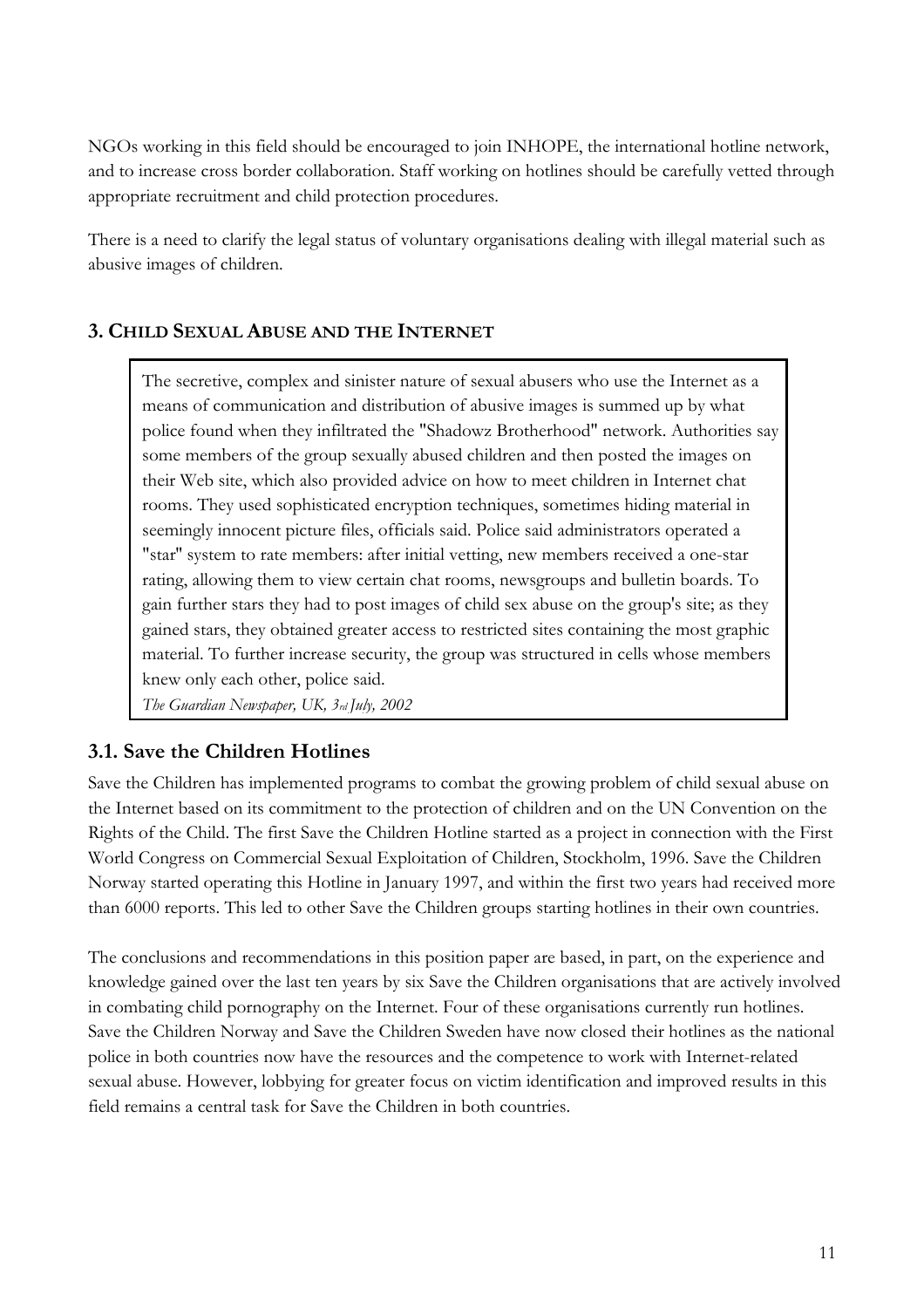The content of this position paper is also based on the experience that has been gained through membership of INHOPE, the international network of hotlines combating illegal content online. This network provides an important platform for the exchange of expertise and the development of best practice standards among hotlines. Save the Children organisations running hotlines are all members of INHOPE.

The Save the Children organisations involved are: Save the Children Sweden, Save the Children Denmark, Save the Children Finland, Save the Children Iceland, Save the Children Italy and Save the Children Norway.

Save the Children organisations are also active within their own countries in raising awareness about abuse on the Internet, through projects such as the Safer Chat site operated by Save the Children Denmark in co-operation with the Danish Crime Prevention Council, www.sikkerchat.dk. This project has received a lot of attention from the general public and has, in co-operation with the Danish National Children's Council, enabled research to be undertaken on how children use chat sites.

# **3.2 The operation of a Save the Children Hotline**

A hotline acts as a referral system and gives the general public the opportunity to refer potentially illegal images, found on the Internet, to a database where the material can be assessed and forwarded to law enforcement agencies, or other hotlines in the host server country. Save the Children hotline staff works closely with Internet Service Providers and with national law enforcement agencies involved in the investigation of IT crimes. The hotline staff team receives training and access to psychological counselling to enable them to review and deal with such content appropriately.

There is a need for international co-operation, exchange of information and expertise between hotlines in different countries. Analysis of a referral often shows that the website originates from a country other than that where the hotline is situated. The INHOPE network facilitates this important co-operation between hotlines. If for example a website is situated in the USA, reports are forwarded to the National Centre of Missing and Exploited Children in Washington. This organisation is a member of INHOPE and has formal and informal links to European hotlines.

The Danish Save the Children Hotline received over 4000 reports in 2003 in a country with a population of 5.5 million people. When the reports were analysed, not all were classed as illegal, according to Danish legislation. Some of the report material concerned so called "child erotica" which is usually characterised by showing children semi naked or sexualised posing in undergarments. Other reports refer to images that can be offensive to the viewer, but are not illegal under national legislation. Some reports refer to sites that are only accessible by means of payment with a credit card, or to sites that have already been closed down by the police or the Internet Service Provider.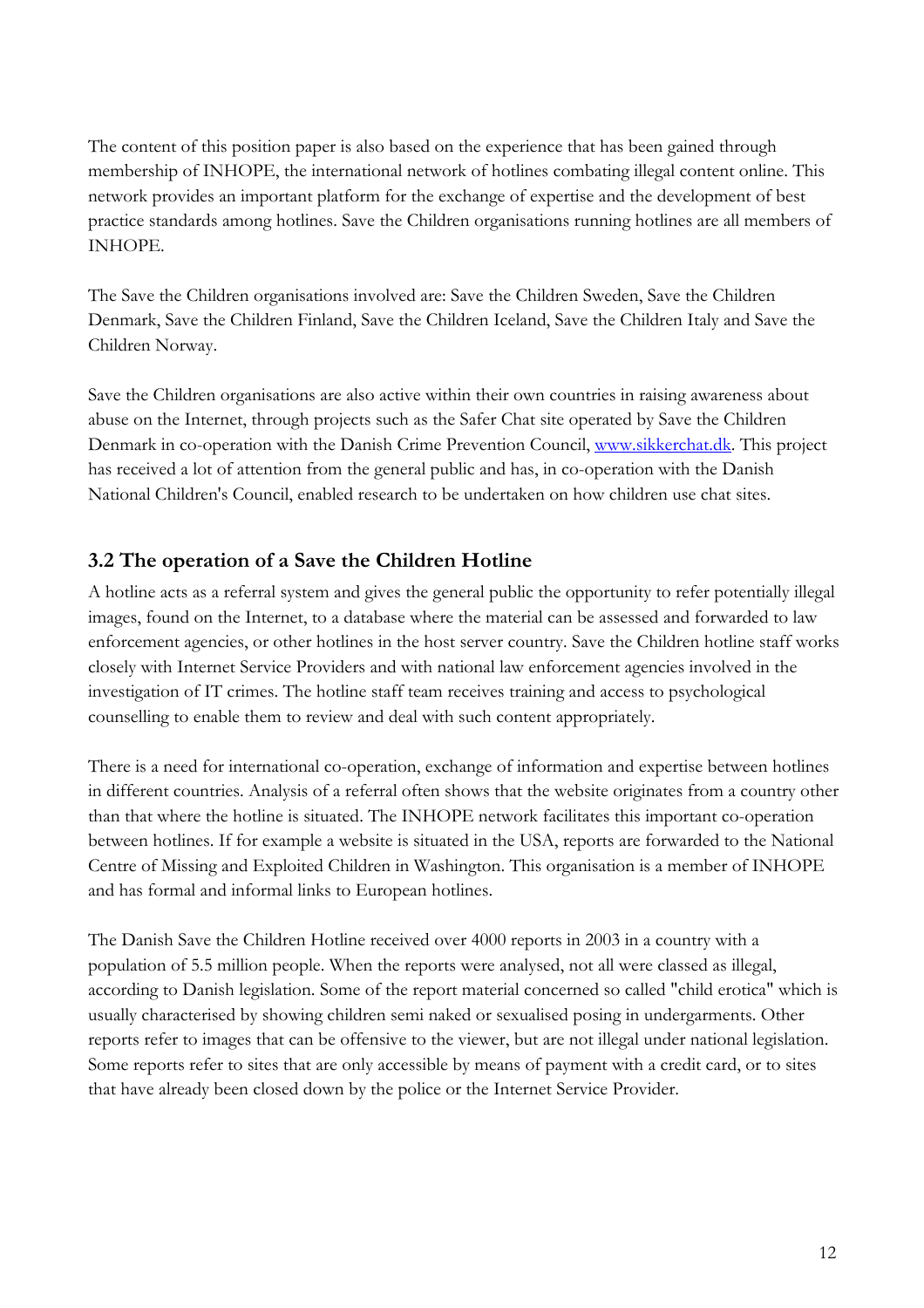# **3.3. The definition of 'child pornography'**

"Whilst there are probably some individuals who limit their activity to collecting child pornography, in the majority of cases known to law enforcement, child protection agencies and non governmental organisations, the production and use of child pornography is one practice within a repertoire of child sexual abuse".

Kelly, L & Regan, L The Journal of Sexual Aggression (2000)

The legal definition of what constitutes 'child pornography' varies from country to country according to different legislative framework and cultural backgrounds. In some countries it is precisely defined with clear criteria for its identification and prosecution, whilst in others it is left to judges to define and interpret the law. This leaves room for individual interpretation of the law. These anomalies mean that in some countries 'child erotica' or 'posing images' are excluded from the definition and are therefore legal, while in others they are illegal, and in others judges to decide on a case by case basis.

Differences in national legislation might also derive from the definition of the child for the purpose of protection from sexual exploitation and abuse: while in some countries this corresponds to the age of majority (18 years of age) in others there is a parallel with the age of sexual consent. Furthermore, in some countries morphed images and apparent child pornography might also be illegal under national legislation, while this is not the case in others. The discrepancies in the definition of child pornography result in major difficulties in the protection of children from child abuse on the Internet. The EU has taken steps to overcome this problem by adopting a Framework Decision<sup>3</sup> which aims at harmonising the penal codes and legislation of Member States.

ILO Convention 182 contains a reference to "the worst forms of child labour" comprising all forms of slavery or practices similar to slavery, this includes:

The use, procuring or offering of a child for prostitution, for the production of pornography or for pornographic performances, work which, by its nature or the circumstances in which it is carried out, is likely to harm the health, safety or morals of children.

Save the Children supports the definition in the Optional Protocol on the Sale of Children, Child Prostitution and Child Pornography.<sup>4</sup> The definition includes any representation of a child engaged in real or simulated explicit sexual activities or of the sexual parts of a child for primarily sexual purposes.

<sup>3</sup> See below, chapter 8

<sup>4</sup> Child pornography means any representation, by whatever means, of a child engaged in real or simulated explicit sexual activities or any representation of the sexual parts of a child for primarily sexual purposes.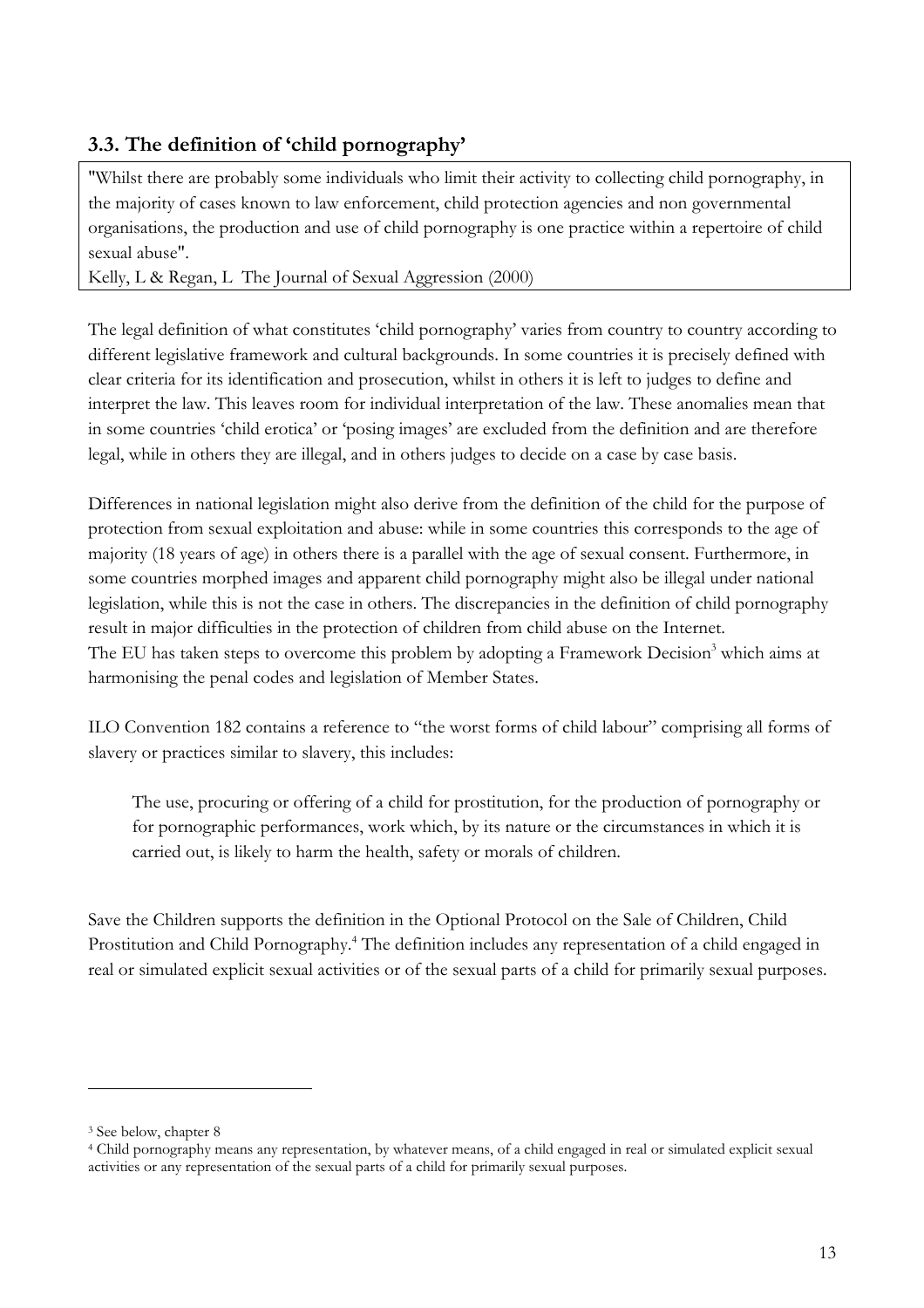## **3.4. Effects on Children**

Sir William Utting's (1997) in his report on the safeguards for children living away from home (commissioned by the UK Government), and Catherine Itzin in several articles, both suggest that exposure to pornography 'desensitises children'. Research undertaken with child sexual abusers has shown that both adult pornography and child pornography are often used as part of the 'grooming process' in lowering the child's resistance and as a means of facilitating the abuse. Research has also shown that some sex offenders will overcome their own internal inhibitions by viewing child pornography and becoming involved with online communities who share similar interests<sup>5</sup>.

Abusers often use images in which children have been forced to look happy so it can be claimed, especially with younger children, that they are "having fun" and have given "consent". This allows sexual abusers to manipulate their victims and "entrap children further". This entails the belief on the child's part that their involvement in the original sexual act might mean that they too have committed an offence. This can be used as emotional coercion to prevent disclosure to child protection agencies or even to force the child to commit acts of sexual aggression. This is relevant in explaining cases where the child has been coerced into sexually aggressive behaviour against other children for purposes of producing child pornography. Alternatively, the child might be afraid that if the person possessing the image were to show it to their parents or friends that it would cause huge embarrassment or upset; which again stops the child disclosing the abuse.

# **3.5. The overlooked problems of "child erotica"**

In parallel to the illegal images of child sexual abuse that are found on the Internet, there are thousands of images that are often referred to as "child erotica".

These so-called "child erotica" websites manage to avoid legal sanctions in most countries by promoting themselves as "artistic sites". Other terms are also used to cover this kind of material, e.g. "soft child porn", or "posing pictures". These sites often contain images of children posing half-dressed or naked with an emphasis on sexualising the child either overtly or covertly. Other pictures found on the Internet provide evidence that some of the children exploited by child erotica sites have also been sexually abused for the purposes of illegal child pornography<sup>6</sup>.

Child erotica sites usually advertise legal images of children on the opening page with the promise of more 'hard core' child pornographic material available through payment via a credit card. Save the Children believes that the easy access to child erotica could lead to an increase in children and young people being sexually abused and exploited. This development is linked to the commercial sexual

<sup>5 (</sup>Durkin 1997) Misuse of the Internet by paedophiles: implications for law enforcement and probation practice, Federal Probation 61(2) 14 -18 in Taylor & Quayle (2003).

<sup>6</sup> Taylor & Quayle 2003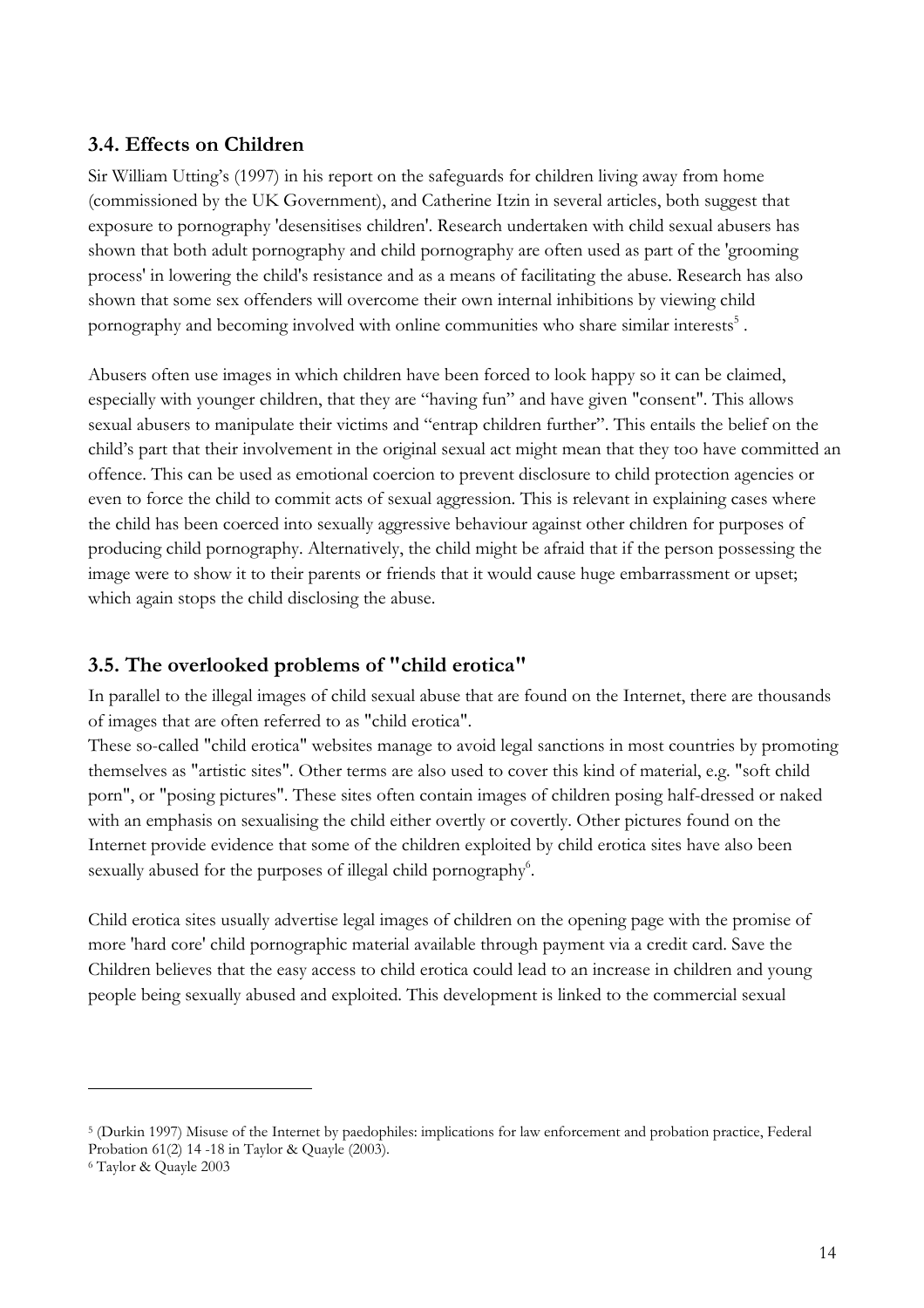exploitation of children where the economic rule of supply and demand suggests that more children will be used to fulfil this demand.

*"*Child Erotica" or "Posing pictures" challenge the general debate about censorship on the Internet. This is likely to be the reason why international definitions of illegal child pornography (from both Interpol and Council of Europe) do not include this kind of material. This legal vacuum means the trading of "child erotica" remains a legal activity in most countries. The Danish Save the Children Hotline estimates that around one fourth of referrals from member of the public concern websites exhibiting "legal" child erotica". Sex offenders who have been convicted of downloading illegal images of child sexual abuse will often have other images that can be described as child erotica or even pictures of children posing with clothes on. This highlights the complexity of the issue which relates to the collecting of images of children.

Save the Children recommends that self-regulation initiatives are undertaken which limit the circulation of "child erotica"? However the limited number of self-regulation schemes suggests that legislation is required in this area and more work is needed to solve the problems regarding definitions.

## **3.6. Child pornography and other forms of sexual exploitation of children**

 Although the vast majority of seizures suggest that child pornography tends to be produced within domestic settings by abusers who are known to the child, we must be aware of the growing links to other forms of commercial sexual exploitation. One of the most alarming new developments in the area of child pornography and the Internet is the growth of what appears to be organised crime involvement. Commercial web sites selling child pornography videos exist, many seem to have their origins in Russia and Eastern Europe. The potential for links with child trafficking and child prostitution are further areas of concern. A major investment in terms of law enforcement resources, at both a national and international level, is necessary to deal with this development. This must treated as a high priority at both the political and policy levels of all EU member states and of the EU commission. Given that the children involved appear to come from economically disadvantaged regions, a focus on the identification of children in those locations must also be of the highest priority<sup>7</sup>.

# **3.7 Child Sexual Abuse and links to sex-tourism**

An abuser made legal history by being jailed in Britain for offences involving children in Cambodia and the Philippines. Peter Swale, 49, took 584 indecent photos of children in his hotel room and abused a boy aged 11 while on trips to South East Asia from 2001 and 2004. He was caught downloading other indecent images at an Internet cafe in Ipswich. A total of 3,865 images were found by police on his home computer in Huntingdon, Cambridgeshire. Swale, a lorry driver, from New Zealand, was jailed for

<sup>7</sup> Taylor, M and Quayle, E 2003 p.207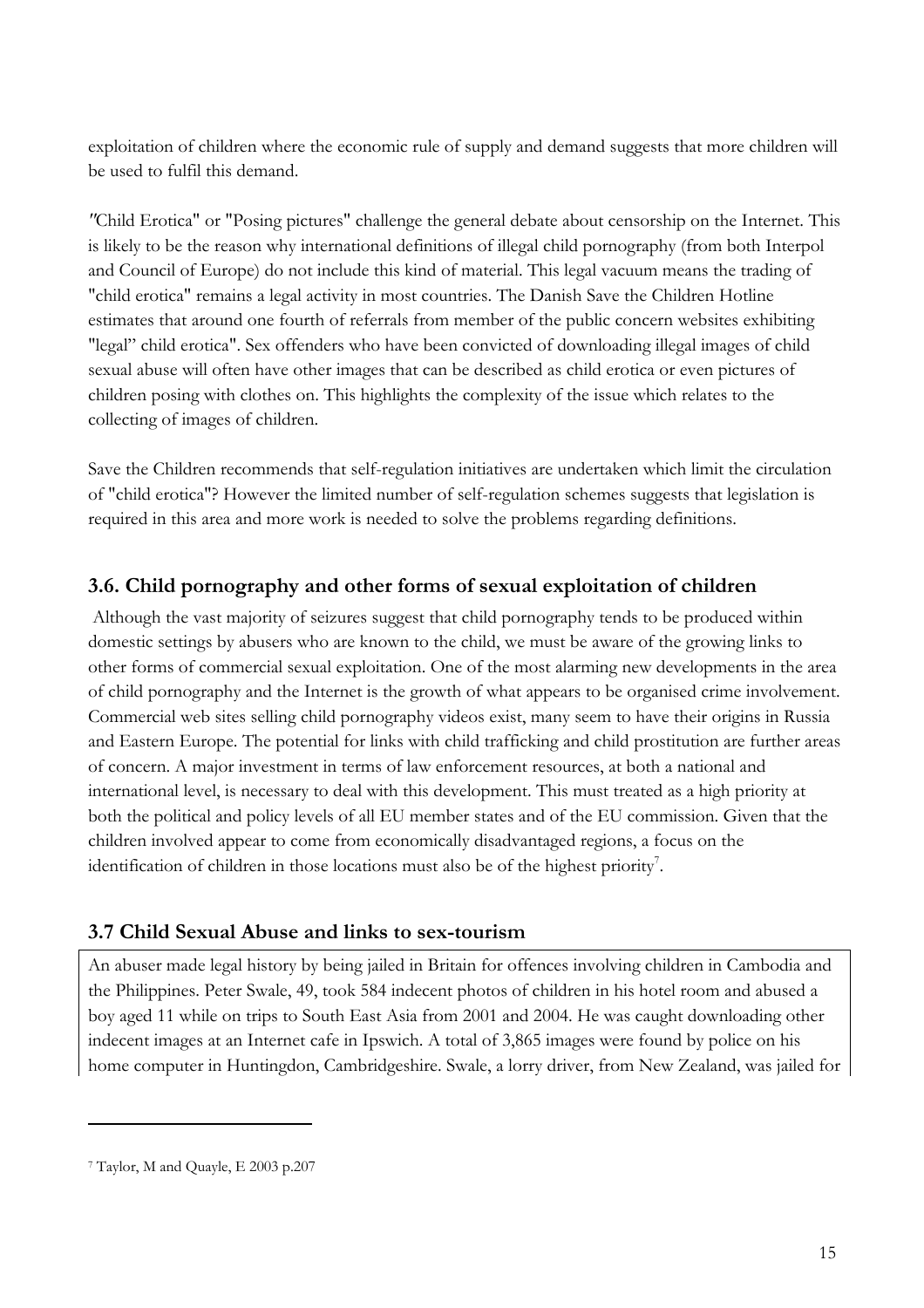three years and nine months at Ipswich crown court. He was banned from working with children for life.

*The Daily Mirror, 11 May 2005* 

Child pornography is also linked to sex tourism and trafficking where seizures of child pornography have confirmed children's accounts of being abused in such circumstances. Digital cameras and video cam recorders have made life easier for abusers who wish to make a record of their criminal behaviour for private entertainment or commercial gain. This record of the crime can then be used for their own gratification when they return home or it can be exchanged with other sexual abusers as means of gaining acceptance in child sexual abuse networks. It can also be used as a commercial commodity to be sold to other sex offenders and as a means of gaining other abusive images. This is linked to the collecting behaviour of sexual abusers who use their own images as currency to swap and barter with other paedophiles within online communities. This psychologically compulsive collecting behaviour has only recently been researched.<sup>8</sup> But this also means that primary evidence is available to law enforcement agencies that can used in a court of law against the perpetrator. This strengthens the possibility of obtaining justice, protection, and appropriate therapy for the abused child.

Member States and the Commission, law enforcement agencies and child protection services need to take steps to investigate the linkages between child pornography, sex tourism and child trafficking

# **4 THE VICTIMS OF CHILD SEXUAL ABUSE IN CONNECTION WITH THE INTERNET**

# **4.1 Identification of the victims**

We have very little knowledge about the children who appear in child pornography – very few are ever identified.

*Taylor, M & Quayle, E (2003). P.19* 

 $\overline{a}$ 

Tracing and identifying the children who are abused for the production of pornographic material are major challenges for law enforcement and child protection agencies. This is of vital importance so victims can be offered therapeutic help and support to guide them through the trauma of being abused and of knowing that images of their abuse will be in continuous circulation on the Internet. Once on the Internet, a single image of sexual assault of a child will circulate in cyber-space forever. The implications of this are that the child's image could be downloaded and copied onto a computer many times with many people having the possibility to see the child being sexually abused. This knowledge will follow

<sup>8</sup> See Taylor & Quayle (2003) and O'Connell Davidson, J (2005) for more information and discussion on the psychology of collecting child abuse images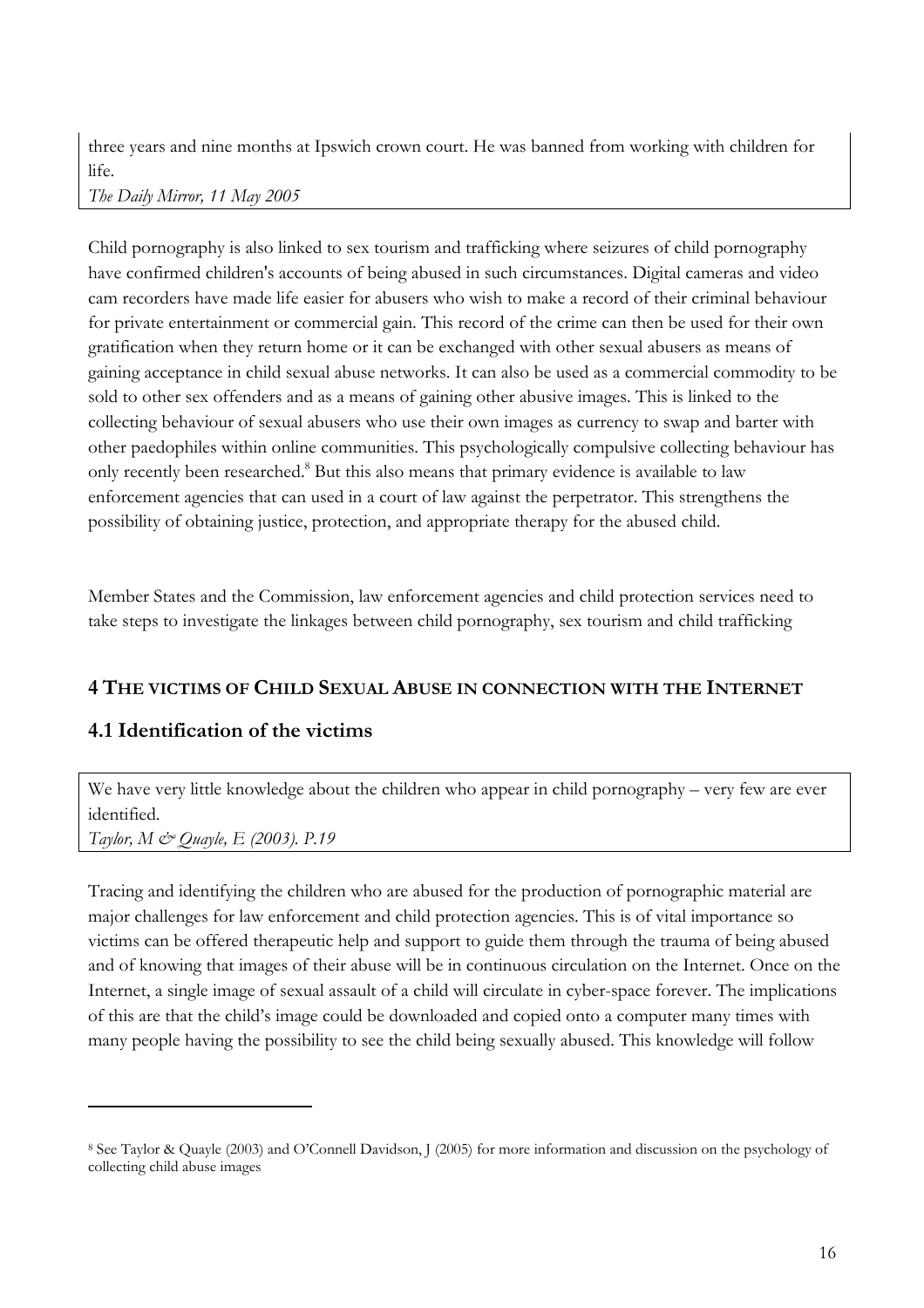the victim into their adult life. Save the Children believes it is of the utmost importance that this issue is addressed by politicians at national and international levels.

Interpol's Child Abuse Image database has been in operational use since 2001 and consists of more than 200 000 images, showing the sexual abuse of over 20.000 individual children The database was recently supplemented when 700.000 images which were transferred from the University College, Cork Copine Project.

It is distressing to report that, according to Interpol, less than 350 of these sexually abused children have been identified and become the subject of a child protection investigation. This low number is unacceptable and requires urgent action by all law enforcement agencies in collaboration with Interpol.

It is a matter of grave concern that so few children abused for the production and distribution of child pornography have been identified and traced. Current knowledge about victims and the circumstances under which they were abused is sparse and not coordinated. In the highly publicised "Wonderland" case, only 16, of the 1263 children sexually abused by members of the network, have been identified.

In 2003 a well coordinated investigation initiated by the Norwegian police on behalf of Interpol, resulted in the arrest and conviction of a Swedish man for the production of child pornography and the sexual abuse of almost 40 Swedish children. This case was an important example of how an interdisciplinary investigation by law enforcement agencies from different countries, together with local authority social services, should be coordinated. It resulted in the arrest of a dangerous sex offender while maintaining the principle that the protection of the interests of the children was the primary consideration of the investigation. This shows that good practice can be achieved at the international level in child protection investigations involving the production and distribution of child abuse images.

It is important that children are not constantly reminded of the abuse they have suffered by having to repeat the traumatic events to different law enforcement officers and child protection agencies. The police and child protection services need to co-ordinate their investigations in order to protect the child from having to undergo repeated forensic interviews. This is good childcare practice based on working together principles and should be used in all child abuse investigations. The Children's House model adopted in Iceland is a good example of how child abuse investigations should be conducted.<sup>9</sup>

# **4.2. Reactions of children who have been abused**

 $\overline{a}$ 

There are problems in distinguishing the various effects on a child who has been subjected to sexual exploitation and subsequently knows that the images will be distributed on the Internet:

<sup>9</sup> See the Save the Children report Child Abuse and Adult Justice (Diesen 2003) for more information on this model. Information can be obtained from Icelandic child protection services: www.bvs.is/inc/sersidur.php?prenta=1&ser=39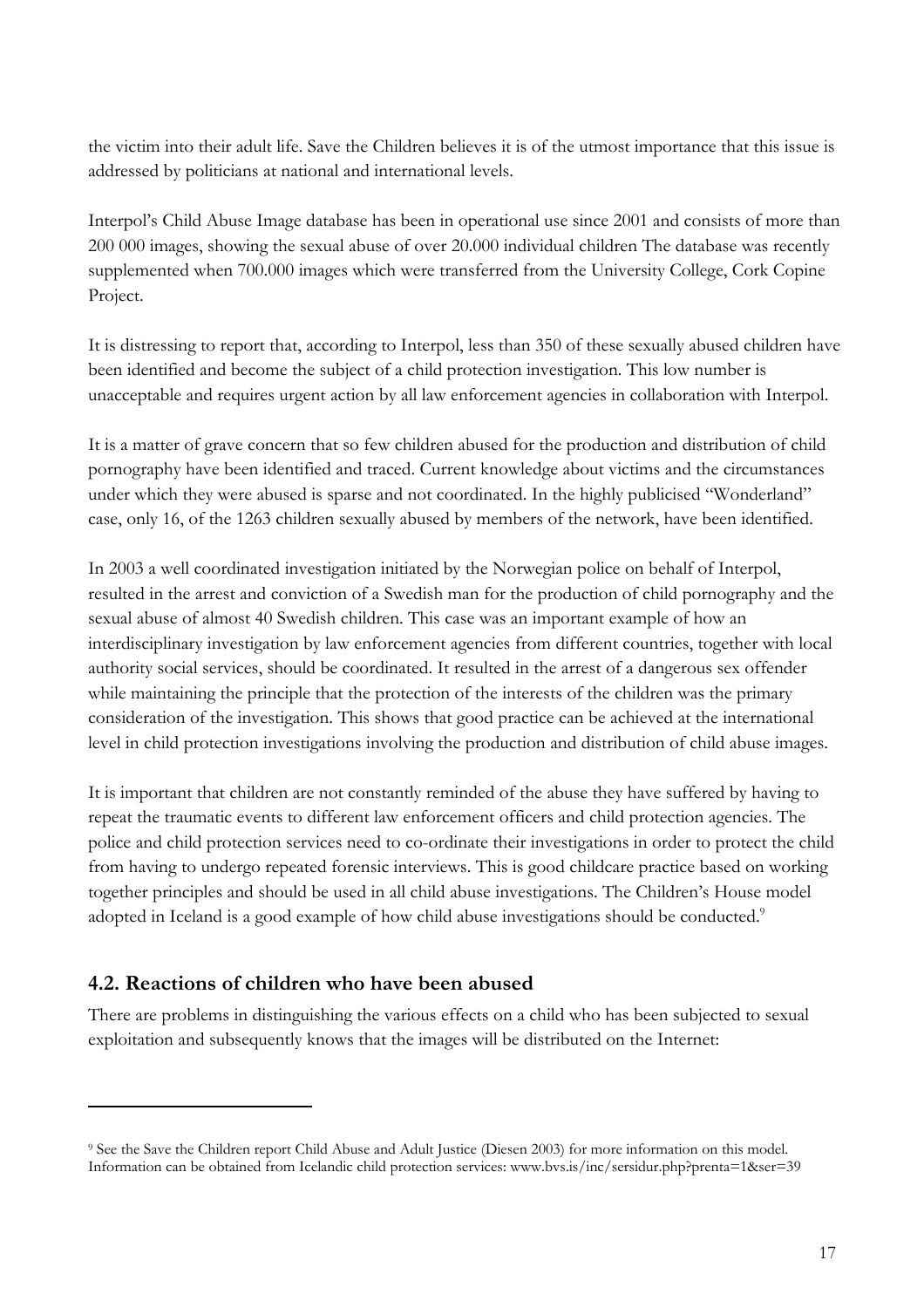- There are effects of the abuse per se.
- There are the effects of being photographed as a victim of sexual abuse.
- There are the effects of the child's knowledge about the distribution of the photographs.

In the background paper to the Second World Congress against Commercial Sexual Exploitation of Children, John Carr writes:

"However, even where it has been possible to identify a victim, the chances of being able to help the child to recover from the trauma of the initial involvement in the abuse can be seriously compromised if the child learns or comes to believe that images of them engaged in the abusive behaviour might have been scanned, or converted into a digital format in some other way, for storage on a computer or for transmission between computers e.g. over the Internet. This, in effect, makes the image part of a permanent public record. It could suddenly appear on the screen of their next-door neighbour or classmates. It may become part of the stock that is offered repeatedly for sale by online pornography sites or other types of real world businesses dealing in child pornography".

Victim identification is of paramount importance in this respect, but children must not be constantly reminded of the abuse they have suffered by different authorities or agencies. Authorities and children's advocates need to co-ordinate their services in order to protect the child from having to repeat the traumatic story to a number of adults repeatedly.

 Evidence suggests that the recording of sexual abuse in child pornographic images aggravates and prolongs the victimisation of the child. The existence of a camera during abuse may mean several things to the child as suggested below:

"The fact that the camera is there changes the abusive behaviour of the abuser. A certain script is followed; a script that often seems to increase the violence of the abuse. The presence of a camera enhances the powerlessness of the child in the abusive situation, diminishing the child's ability to interact or to say 'No' or 'Stop' The child is performing for an audience, is given orders to smile etc., thus increasing the child's sense of complicity…"

*Anders Nyman, Psychologist, Save the Children Sweden, at a speech held at the VIP expert's meeting in London, Dec 2001*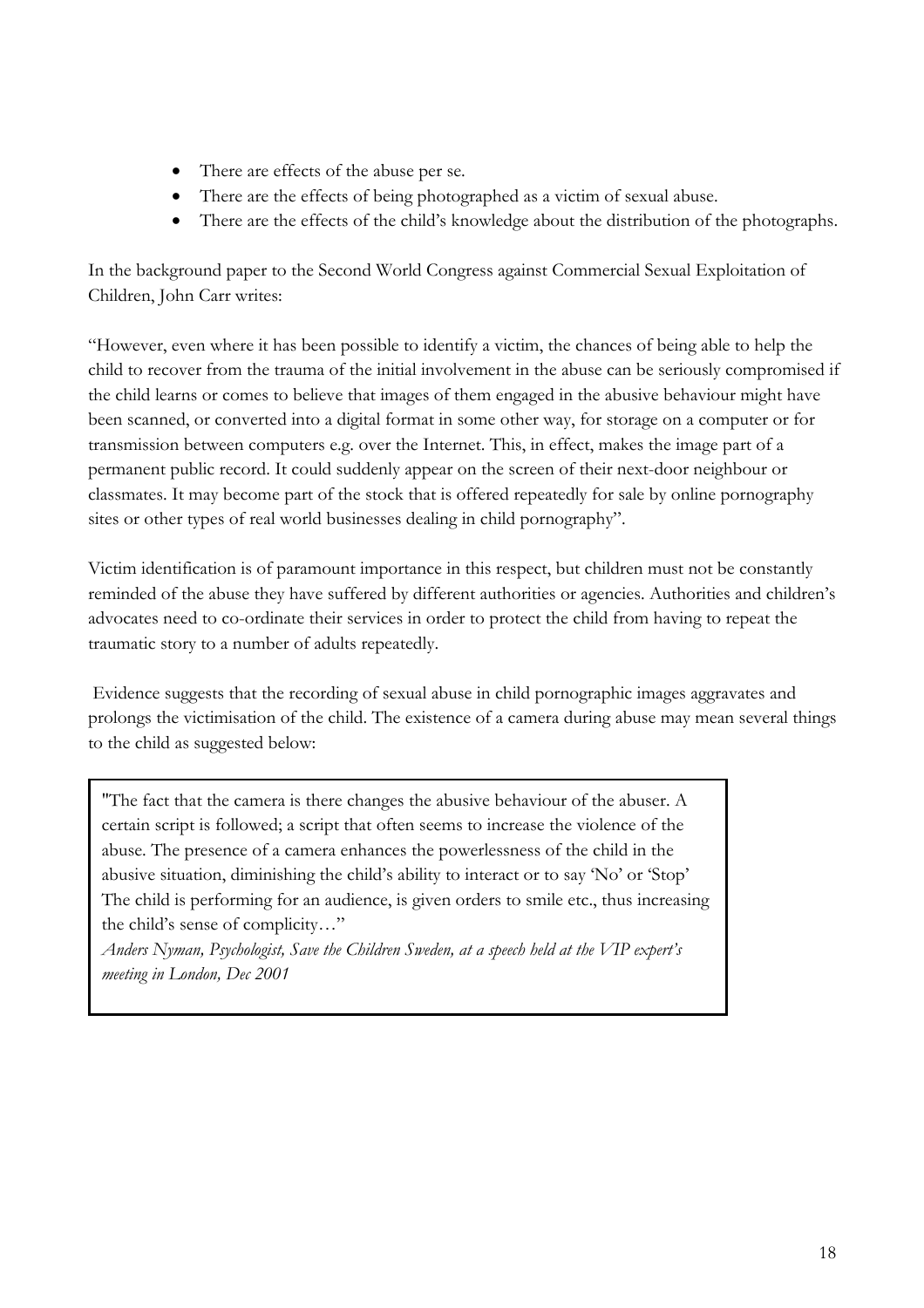## **4.3. The collection and use of data**

Law enforcement agencies in several European countries are collecting child pornographic pictures found on the Internet in databases. In a recent Parliamentary answer on the subject of setting up a child pornography database (2004/C33E/031) the Commission states:

"The feasibility study which has been co-funded under the STOP II programme has produced various recommendations, including the key recommendation that a sophisticated networked international child sexual exploitation image database building on the fledging system at Interpol is urgently required and both technically and legally possible. The project group has agreed that the database would have to take into account the different national laws governing images of child sexual exploitation and protection of personal data. As far as the creation of the database is concerned, the Commission is not responsible for the actual setting up of such an international database, which is left to the appreciation of the member states."

Whilst the aim is undoubtedly laudable, Save the Children has reservations about such projects.

Firstly, there is considerable duplication of effort, as libraries of images are being created in Sweden, Germany and the UK. This proliferation cannot be in children's interests - since their desire is for as few people as possible to see these images. It would serve children's interests to have one central agency which would be responsible for the collection of images and coordination of identification of victims at the international level. Interpol could undertake this delicate task as they already hold a database of child abuse images for victim identification purposes.

Secondly there are important dilemmas linked to the use of such data. For example, it is probable that, in future, courts will need more data evidence in convince a jury to find that child pornographic pictures seized are pictures of a real child, and not manipulated pictures. Identified children may be put under extreme pressure knowing that their personal data will be revealed in the court. This may lead to intrusive press contact.

# **4.4 Save the Children recommends:**

National governments should allocate more resources to training law enforcement agencies in victim identification techniques, and to foster international cooperation.

National Governments should fund research into the reactions and treatment of victims of child pornography. It is essential that governments raise societal awareness about the trauma children suffer through the production and distribution of child pornography.

More resources need to be made available to police and social services to train front line child protection workers in investigating possible links to the production of child pornography in child abuse investigations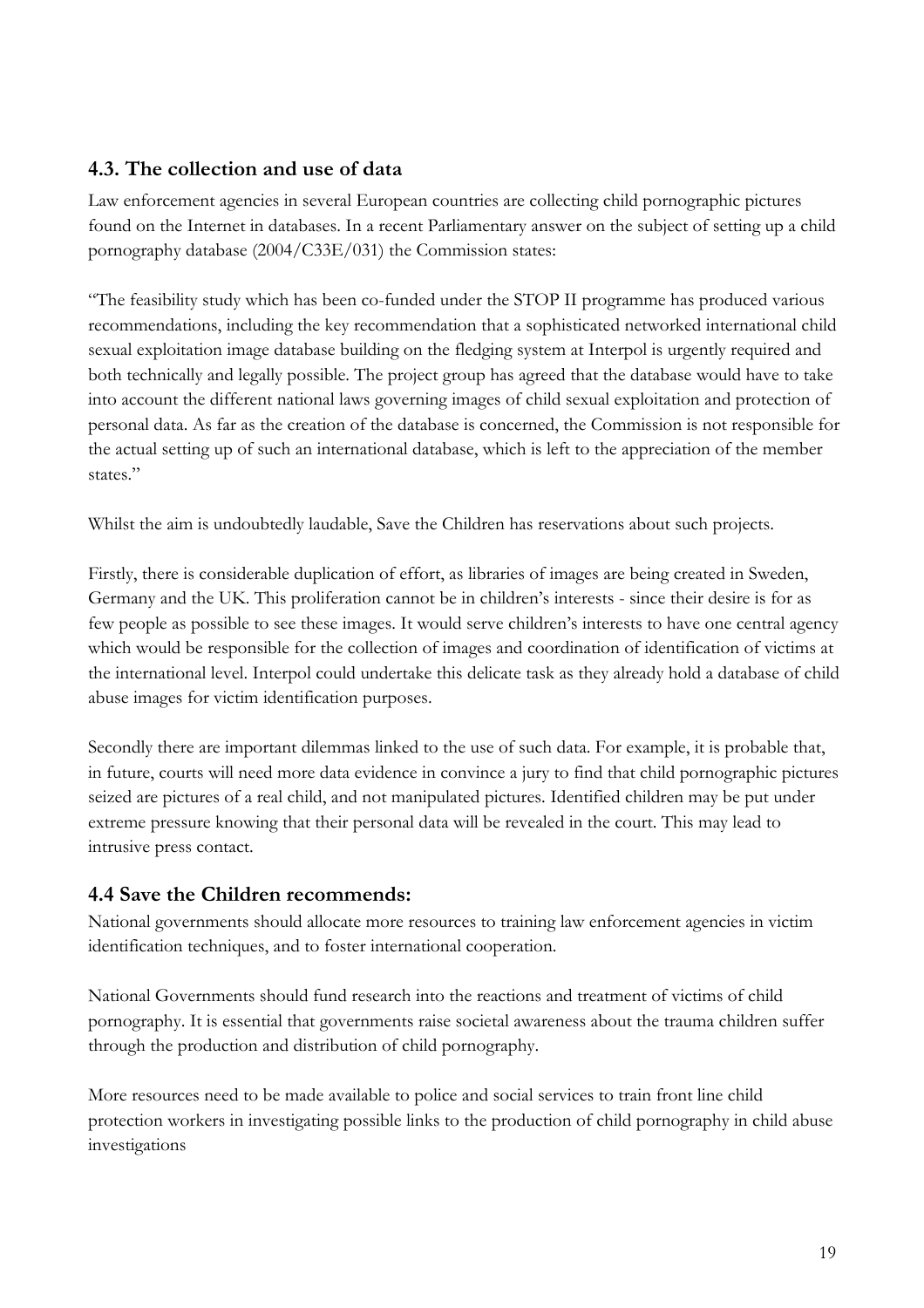Assessment and therapy should take into account the impact of the special circumstances surrounding the filming of the sexual abuse and its posting on the Internet, on the victim.

Databases should be used with caution and with rigorous access restrictions. Save the Children recommends that the Interpol database become the central unit for information on offenders and identified children.

## **5 CHILD SEXUAL ABUSERS - WHO ARE THEY?**

#### **5.1. The Diversity of sexual abusers**

Sexual interest in children is much more widespread than we might imagine. In the present climate, few people would openly acknowledge this, but in a sense, the numbers engaged in behaviours associated with accessing child pornography on the internet gives us an indication of the extent of such interest … Some practitioners find conclusions of this kind difficult to accept. Sometimes this may be because they have a vested interest in maintaining a particular personal position.

*Taylor, M & Quayle, E (2003) P. 198 - 199* 

 $\overline{a}$ 

"Sexual abusers; who are they and why do they do it?" are possibly the questions most frequently asked question by the public and by professionals working to protect children from sexual abuse. It is not a question with one answer. Although sex offenders can be grouped into different types, related for example to the preferred victim (e.g. pre-pubescent female child), types of sexual acts committed , or motivations for offending, sex offenders will have their own unique histories, personalities, deficits, and social circumstances, all within the contexts of the prevailing cultural norms. <sup>10</sup> Sex offenders are a very diverse group of people and convictions gained against Internet sex offenders show that this group come from all socio-economic levels in society and therefore can not be put in one particular category.

Research suggests that there are four broad classes of sex offending behaviours associated with the Internet:

- Downloading images of children being sexually abused,
- Trading these images with other sexual abusers,

<sup>&</sup>lt;sup>10</sup> National Association for the treatment of abusers, UK, NOTA position paper 2001, www.nota.co.uk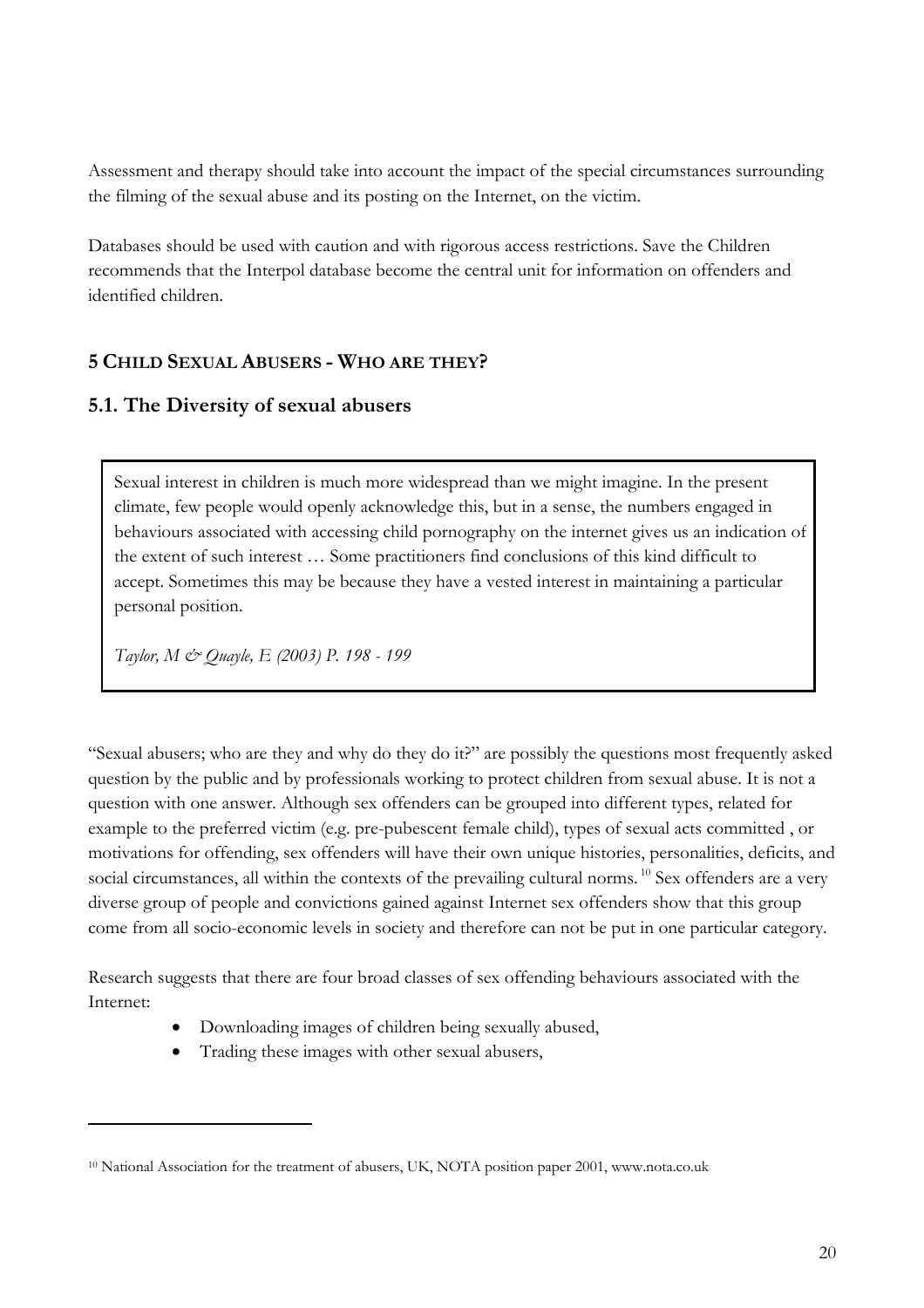- Producing images of child sexual abuse for one's own gratification, commercial gain, acceptance amongst groups of online child sexual abusers and collecting behaviour,
- Seduction of children through chat groups etc. $11$

Stereotypical views are frequently held about the profile of both contact and non contact internet sex offenders. Research suggests that child sexual abusers are people we know and can be people that we care about. This is also the case concerning individuals who have been convicted of downloading child pornography. They can be family members or friends, neighbours, priests, professionals or sports trainers working with children. Research undertaken with sexual abusers has shown that many extrafamilial abusers will seek contact with children through employment in schools, nurseries, children's homes etc or by engaging them in sports and other free time activities. (Abel et al 1984, Sir William Utting 1997, Morrison et al 1994) It is difficult to establish how many who download child abuse images will go on to abuse a child but it is clear most have a sexual interest in children. It is therefore important to undertake a comprehensive risk assessment of all those convicted of downloading child abuse images.

Over 80% of children who are sexually abused will have some form of relationship with their abuser either as a family a member or as a close member of their local community. (Stop it Now UK &. Ireland, 2003)<sup>12</sup> Many abusers will hold responsible positions in society and can be seen as being above suspicion because of this.

The knowledge and awareness about child abuse amongst professionals working with children and society in general, is critical in protecting them from abuse and exploitation. There is a lack of awareness amongst professionals working with children about the dynamics of child sexual abuse and the possible links to the production of child abuse images. Knowledge on how sexual abusers target and silence their victims using a sophisticated grooming process is of vital importance in preventing all forms of sexual abuse.

Child sexual exploitation is unlikely to be prevented unless we recognise the diversity of the people who sexually abuse and exploit children. Adult men, a minority of women, and other children<sup>13</sup>; exploit children sexually in different ways, for many different reasons and in various contexts. The inclination to associate sexual abuse and the commercial sexual exploitation of children exclusively with "paedophilia" in the media and public debate often fails to recognise that most sexual abusers are "ordinary people" who are close to the abused child. This can leave children vulnerable to abuse.

A well publicised case in Scandinavia known as the "Kiki" or "Slave boy" case involved a Danish boy who was fostered between the age of 9 and 15. The foster-father and his friends regularly sexually

<sup>11</sup> Taylor & Quayle 2003

<sup>&</sup>lt;sup>12</sup> See www.stopitnow.org.uk for more information on child sexual abuse as a public health issue.<br><sup>13</sup> Criminal statistics from the British Home Office 1996 and 1999 indicate that around 33% of sex offences are committed by young people under the age of 19 in the UK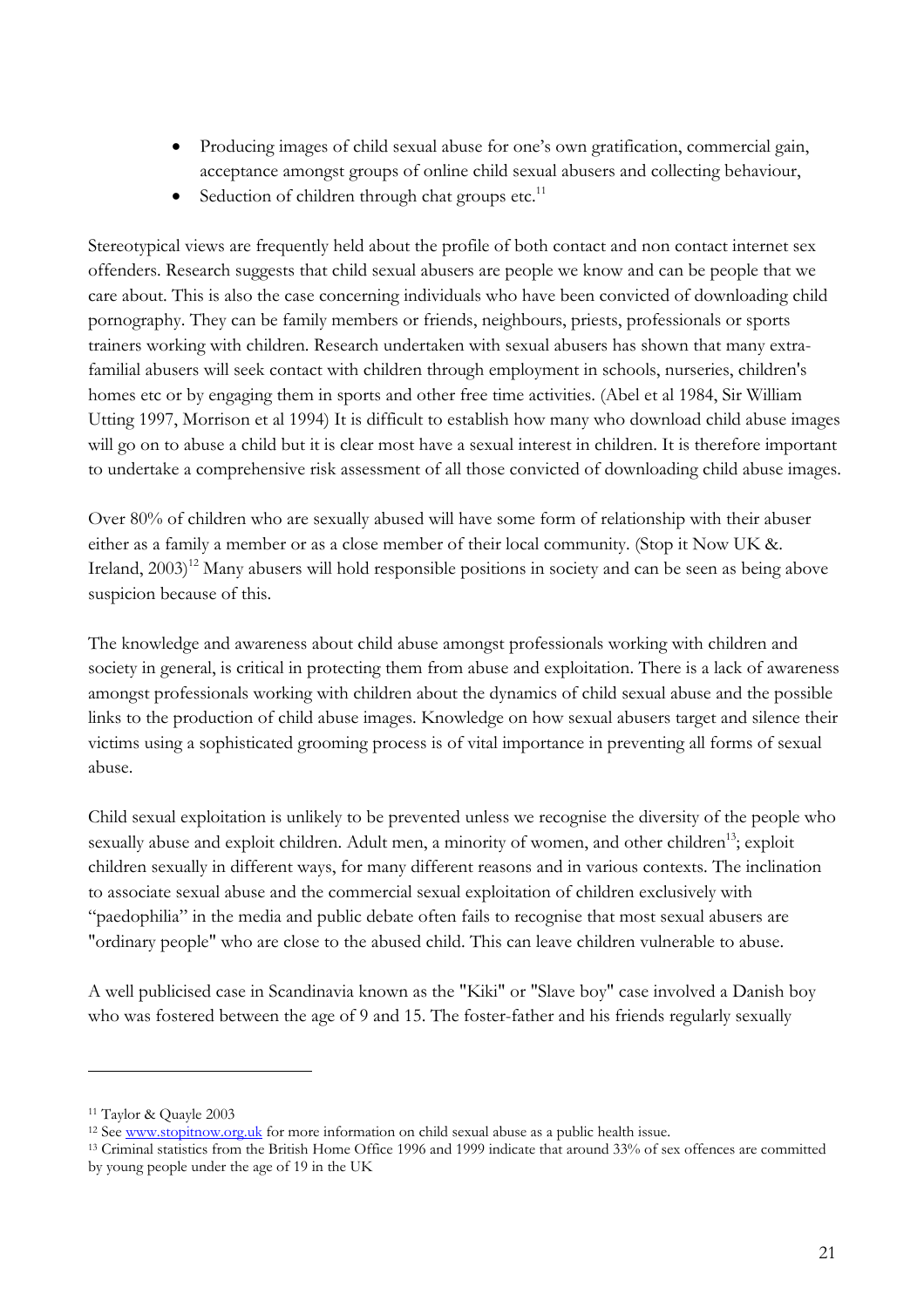abused him. When he was 11 he was taken to an Amsterdam brothel "Boy's Paradise" and also transported for prostitution in Denmark. Pornographic videos were made of his abuse and sold not only to the abusers but commercially all over Europe. Kiki eventually identified a number of men, including his foster-father. It is estimated that 150 men abused Kiki and there were at least 1000 incidents of sexual assault. He required massive therapeutic support after the abuse was disclosed. Karlen and Hagner, 1995

This is not to undermine the dangers that individuals and groups of men who are defined, or define themselves as paedophiles present to children.<sup>14</sup> Paedophiles do present very real danger to children, but the psychiatric diagnosis "paedophilia" covers only a small section of sexually abusive men and does not include teenage boys under the age of 16 who download and distribute child abuse images. Adolescents are also responsible for a significant number of sexually abusive assaults on other children.

Because the vast majority of sexual abusers do not fit the stereotype that is portrayed in the media, society is leaving children dangerously unprotected from the majority of child sexual abusers. This also includes sex offenders who download, distribute or produce images of child sexual abuse on the Internet. The concentration of resources on one particular group of abuser only constitutes a partial answer as to why people sexually exploit children, since third party commercial exploiters in child pornography often have no sexual motives at all. Their part in the abuse of children through child pornography is based on economic exploitation. The Landslide case which started in Texas, USA in which the perpetrators made millions of dollars from hosting child pornographic web sites, is a classic example of the third party child sexual exploiter. This case also led to the identification of over 7,000 people in the UK (know as Operation Ore) where their credit card had been used to access child abuse images through the landslide website. This case demonstrates the acute difficulty in assessing and offering treatment to all internet abusers.

During the past few years, there has been a huge increase in the number of arrests for the possession and distribution of child pornography over the Internet. This is largely due to law enforcement agencies improving their knowledge about online abuse and how sex offenders use the Internet as part of their offending behaviour patterns. Internationally, police have become more skilled and adept in tracking sex offenders using the Internet, because of improved internal training and international cooperation with other law enforcement agencies.

Operation Thor's Hammer in Denmark is just one example of this cooperation between different law enforcement agencies and commercial institutions such as credit card companies. In April 2004 the Danish police issued arrest warrants on 120 Danish nationals for the possession of child pornography,

<sup>&</sup>lt;sup>14</sup> It should be emphasised that the choice of young victims is not necessarily the same as paedophilia. Paedophilia (according to the DSM-IV diagnostic system, American Psychiatric Association, 1994), implies enduring sexual fantasies or actual abuse involving children who have not reached puberty, committed by a person aged at least 16 and with an age difference of at least 5 years.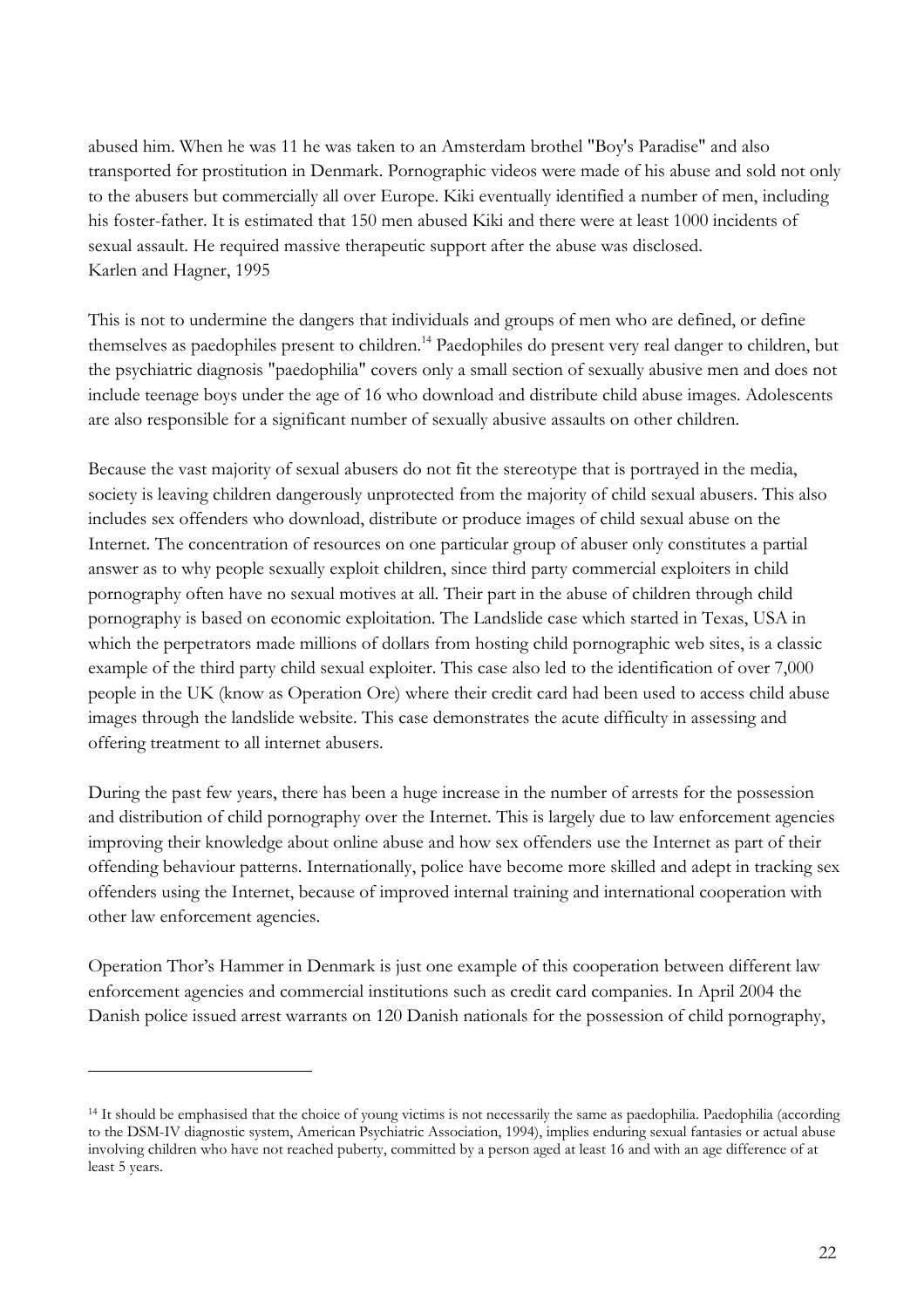after a long operation involving law enforcement officials in the USA and credit card companies in Denmark. The suspects had used their credit cards to enter child pornography websites hosted in the USA to purchase and download illegal images of children being sexually abused. Those arrested and charged were men who came from all socio-economic backgrounds in Danish society. Some were professionals working directly with children such as teachers, doctors and social workers.

But it must be emphasised that the vast majority of those downloading, producing and distributing will not be caught and held responsible for their actions.

One thing Internet abusers do appear to have in common is their knowledge about information technology. This is shown by how sophisticated some groups of child sexual abusers have become in using the Internet to communicate with each other and exchange illegal material. Other secretive and highly skilled networks of sexual abusers with similar aims and objectives have been identified and investigated by the police in recent years.

According to a survey done by the National Swedish Council for Crime Prevention, 180 men were convicted for child pornography offences during the period 1993 – 2003. There is a vast difference between the actual numbers of illegal images held, some men had two child pornographic pictures while others had in access of 77 000 pictures. In almost 40% of cases the perpetrator was also sentenced for actual sexual abuse against children, 15 % of these cases were within the family in 1/3 the men were acquainted with the child.

'Research suggests that child pornography can reinforce sexual fantasies involving children and lower the potential perpetrators internal inhibitions thus allowing the offender to minimise and distort abusive behaviour. The potential perpetrator who is at the stage of actively seeking to overcome internal barriers is able to find online communities on the Internet that will support and condone the collection, distribution and production of child abuse images<sup>15</sup>. This in turn allows the abuser to use cognitive distortions to justify sexual fantasies about children that in some cases will lead to contact abuse.

The ease of access and the increase in the amount of abusive images of children on the Internet appears to have added to this cycle of violence and abuse against children. Those offenders who produce child pornography are by definition contact sexual abusers but not all Internet sex offenders who distribute and download abusive images of children will go on to sexually abuse children.<sup>16</sup>

<sup>&</sup>lt;sup>15</sup> E.g. Denmark. Danish Paedophile Association www.danpedo.dk

USA - NAMBLA (North American Man / Boy Love Association) http://www.nambla1.de/ 16 Taylor & Quayle (2003)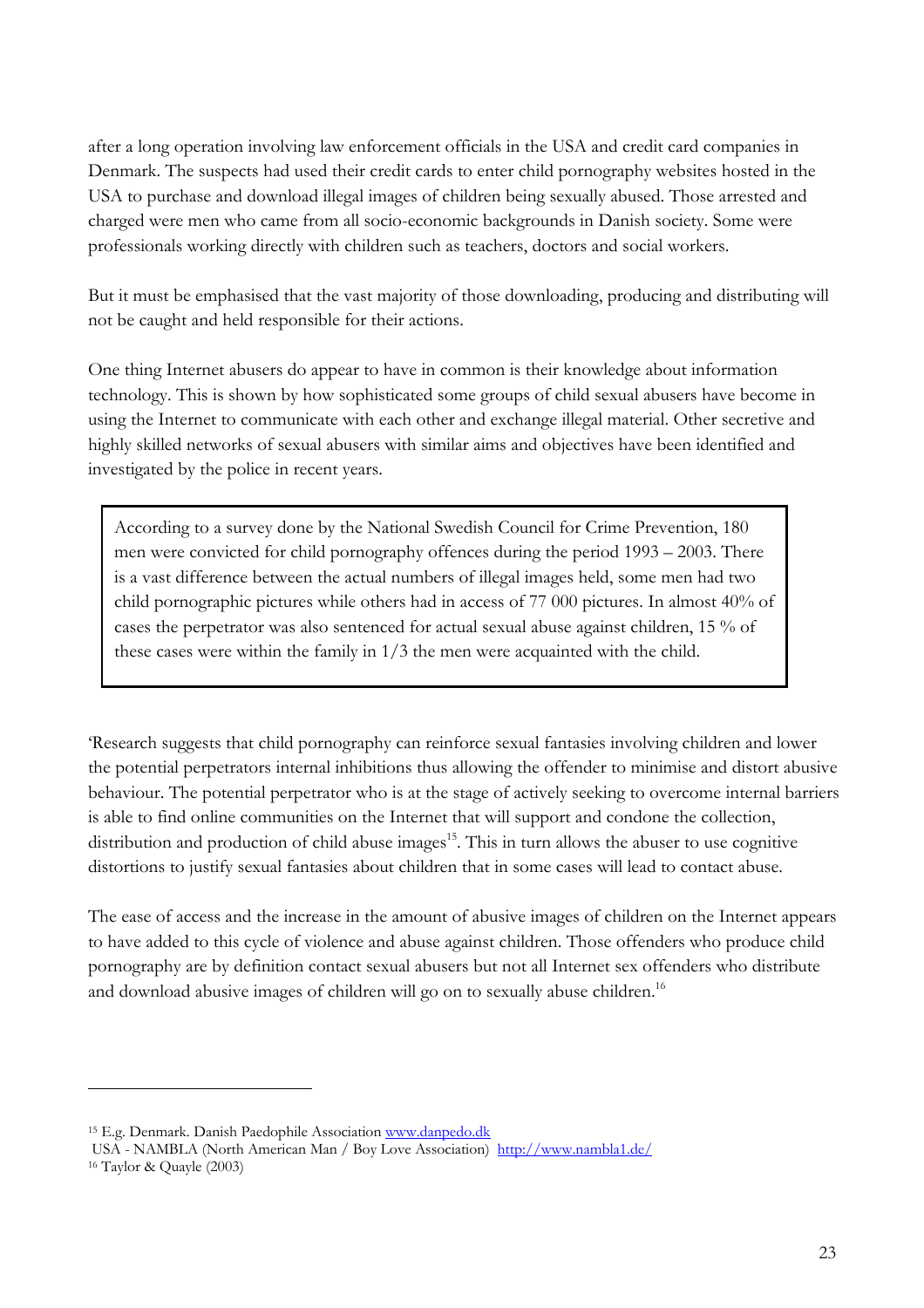## **5.2. Save the Children recommends:**

Policy makers must acknowledge the complexity of the problem of internet sex offenders. Child sexual exploitation is unlikely to be efficiently prevented unless the diversity of offenders and their modus operandi is fully taken into account.

University and other research departments need to prioritise research in this area and to co-operate with practitioners working directly with sex offenders. They must be provided with the necessary resources to do so.

The right of the child to protection and support should always be of paramount importance for law enforcement agencies and child protection services. There must be close working relationships and cooperation between these two agencies

Child protection and the rights of the child should remain the main focus when working with Internet sex offenders. This should be reflected in sentences given by the judicial system

## **6. PRODUCTION, DISTRIBUTION AND POSSESSION**

It would be wrong to say that thousands of pre-pubertal children are daily exploited in a vast and hugely profitable trade in child pornography. But the fact that child pornography and 'erotica' can play an important role in the management and expression of paedophilic desire certainly does contribute to the sexual exploitation of some children for commercial as well as non-commercial ends.

*O'Connell Davidson, J (2005) P. 103* 

#### **6.1 The extent of abuse images on the Internet**

In attempting to estimate the scale of child pornography at least two aspects need to be examined: the number of children and adults who have been abused in the production of child pornography; and the extent of child pornography itself. Child sexual abuse, in all its forms, is an enormously complex social problem that demands a high level of professional competence and co-operation between a number of professional groups. These include: police officers, social workers, psychologists, probation officers, lawyers, doctors, hotline staff etc. This inter-agency co-operation has been highlighted as being of great importance in cases of child abuse. It is only recently that professionals have been trained in this complex new area of child protection.

Because of its illegal nature, the availability of child pornography is not subject to statistical analysis. Research from the COPINE project at the University of Cork in Ireland (one of the few Universities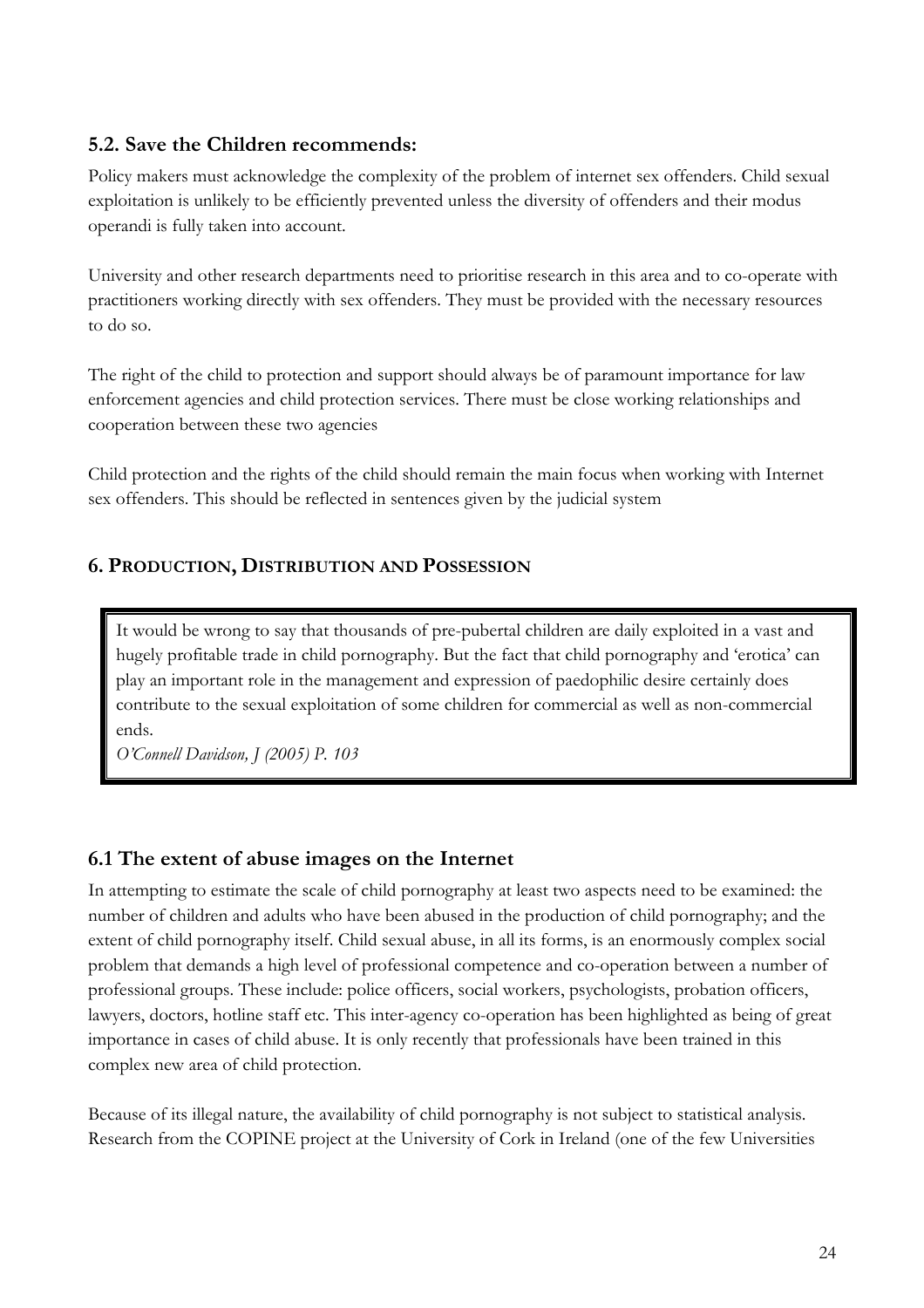undertaking research in this area) has shown that out of the 150 000 pictures in the university's database more than 2000 individual children have been subjected to sexual abuse<sup>17</sup>.

The general lack of data and research by child protection agencies and others means that it is currently not possible to have an overview of the extent to which child pornography is implicated in child sexual abuse. This is for two reasons: few prevalence studies ask specific questions about the involvement in pornography; and few police and child protection agencies either systematically search for child pornography in suspected cases of child sexual abuse or record its presence in their data systems<sup>18</sup>. This suggests that countries (even those that have child protection teams) do not have the capacity to deal with the specialised demands that investigating possible links to the production of child pornography presents in child abuse investigations.

## **6.2. Digital Production Facilities**

Computer and digital technology has transformed the political economy of all pornography making it possible for almost anyone to be producer distributor and consumer simultaneously.

Kelly, L and Regan, L (2000)

Child pornography on the Internet has expanded dramatically in recent years and appears to have largely overtaken and absorbed previous methods for the production and distribution of child pornographic material. Computer and digital technology allows for production, distribution and consumption of both stills and moving pictures of child sexual abuse as well as advanced interactive live performances. Although there appears to be an increase in well-organised commercial operators, most registered child pornography is produced, circulated and collected by abusers on a non-commercial basis.

# **6.3 Technological developments**

 $\overline{a}$ 

For people who are interested in, and search for pornographic material, the "Internet can be thought of as perhaps our largest (and clearly most affordable) pornographic arcade". While the production of such images and text is not new, the emergence of computer technology has enabled a massive expansion in the amount of material available and has made access relatively easy. It has also allowed for the home based, rather than just commercial, production of material through the use of scanners and digital cameras. These images can then be distributed in a myriad of ways using the Internet as an effective

<sup>17</sup> In August 2004 COPINE's database was handed over to Interpol. The University of Cork still continues to study the phenomenon of Child pornography and sexual abuse of children via and on the Internet. 18 Kelly and Regan, 2000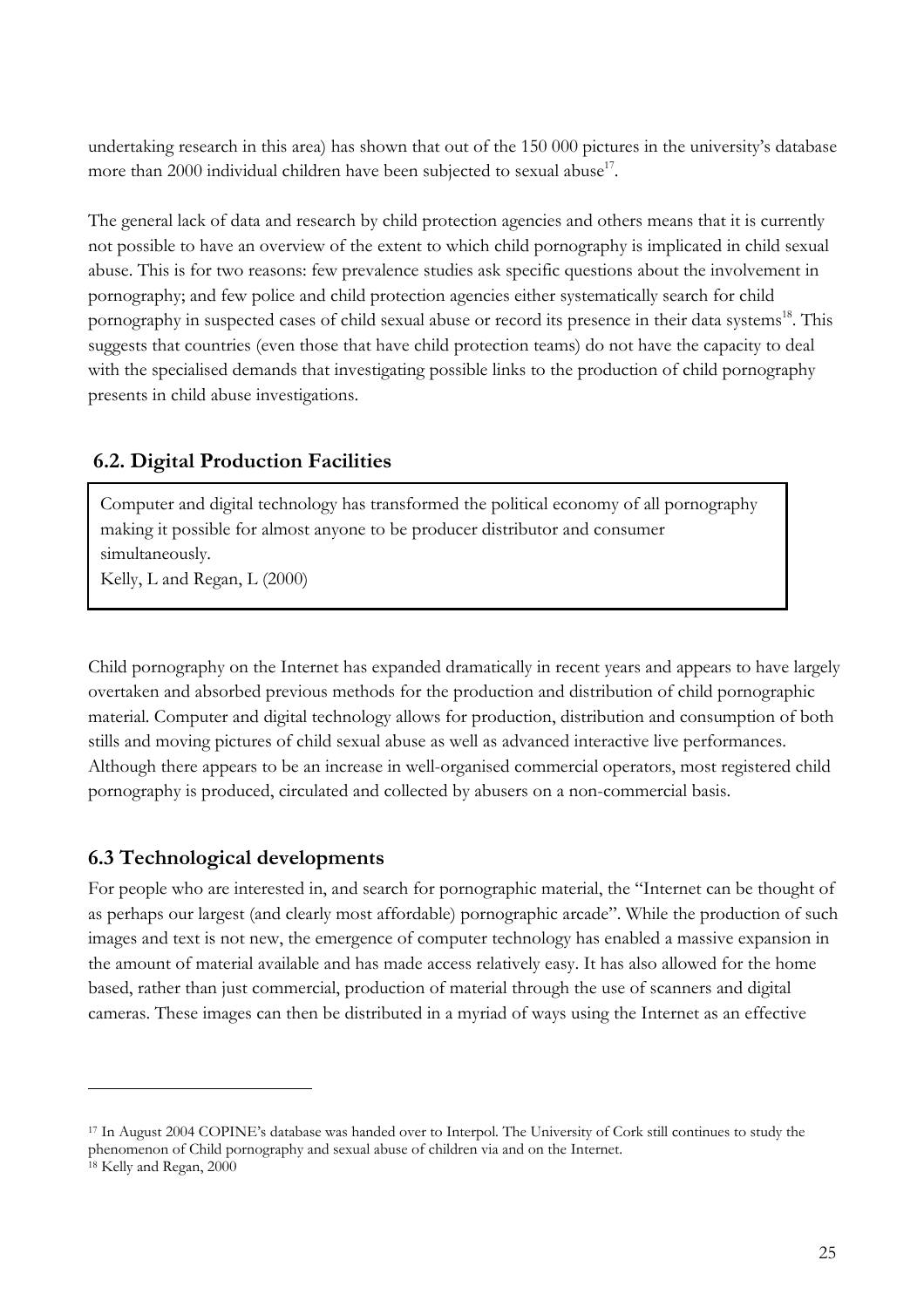means of distribution. Some of the methods of distribution are: peer to peer programmes, newsgroups, E-mail, and websites.

Today, people also have access to the Internet through their mobile phones and handheld devices. There is a myriad of new services, including services locating other mobile phone users. This means that the opportunities and risks that the Internet has given and posed will be transferred and present on the third generation of mobile phones. The main difference from the Internet, with regard to children's access to chat rooms via their mobile devices, is t that most young people carry their own mobile phone and consider it as a personal possession, such as a bracelet or a diary. The mobile phone is closer to you than the Net and guarantees availability and instant contact. Thus, young people are more likely to be on their own – anywhere – when accessing chat rooms or other communication services. Adults, in their communication, frequently use the close personal relation one can obtain via the mobile phone with children. Potential abusers also exploit the fact that communications via text messages and phone conversations are harder to trace than Internet dialogue.

Yet despite this change in the context in which sexual abusers might participate and distribute images of child sexual abuse as well as entice children for sexual contact, child protection services have still not been given the resources needed to provide an adequate service in most countries. Very few journals or academic literature for child protection officers or therapists working with people who commit sexual offences against children make reference to the Internet or its use by sex offenders.19

# **6.4 Commercial aspects**

The easy access to card-billing systems has made the commercialisation of child pornography a major problem. Child pornography can easily be accessed by the use of a credit card with subscription fees usually ranging from between 20-50 US Dollars a month. There has been very little research undertaken that looks at the number of children under the age of 18 who are involved in the commercial sex industry. There are many commercial websites that openly advertise as catering for those interested in teenagers. It is not clear how many of the models that pose on these sites are under 18 as the industry goes to great lengths to claim that they are over 18.<sup>20</sup> The recorded sexual abuse of pre-pubertal children was thought to be non-commercial by most law enforcement agencies, child pornography being produced by paedophiles for their own networks and collections. The Internet does appear to be changing this with Pay-per-view and the ease of distribution allowing for huge profits to be made.

In the American so-called "Landslide-case", a couple was found guilty of commercial distribution of child pornography during the period 1997-99. The Landslide web site gave paying subscribers

<sup>&</sup>lt;sup>19</sup> Geer et al, Empathy, social skills, and other relevant cognitive processes in rapists and child molesters, 2000 <sup>20</sup> O'Connell Davidson (2005)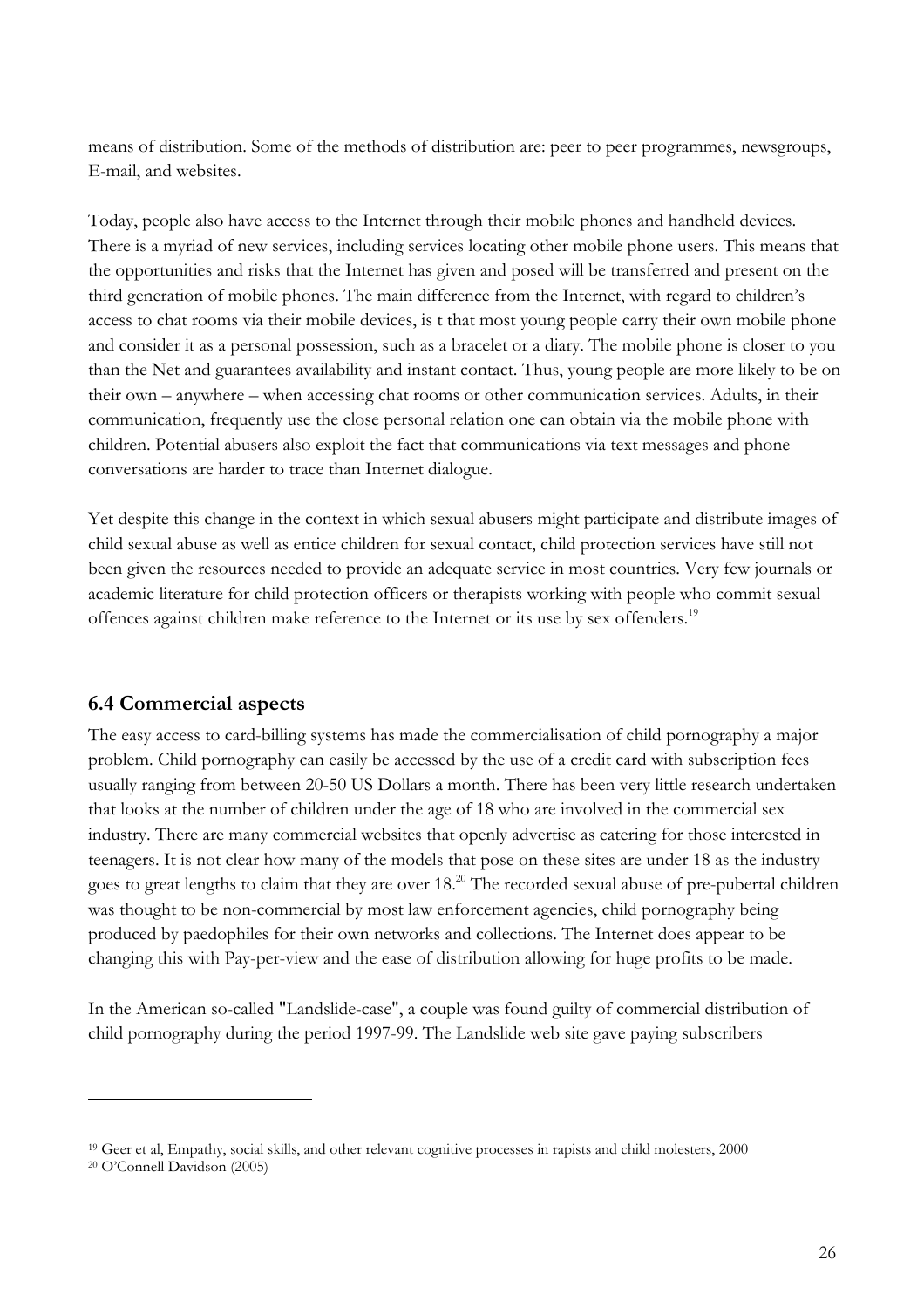passwords to access graphic pictures and videos of children engaging in sex acts with adults and with each other. Investigations showed that the couple had earned more than 1 million dollars net between 1997 and 1999. The lack of police resources and knowledge has led to many such cases not being investigated in many countries, resulting in many suspected child abusers not being arrested despite the existence of primary evidence.

Studies on children forced into prostitution reveal that there is a connection between this form of sexual exploitation and child pornography, with up to 50 %, of participants in research from Europe, also reporting being abused in the production of child pornography<sup>21</sup>. German police estimate that  $130.000$ children in 1993 were forced by parents or other acquaintances to participate in the production of pornography.

Few commercial child pornography web sites exhibit explicit abuse images on their start page. The start page usually shows legal "child erotica" with manipulative advertising suggesting that "stronger" material, will be available if you subscribe. The character of reports to Save the Children hotlines indicates that the number of such pay-sites has grown explosively during 2001-2002. It appears that many of these new sites are now based or hosted in Russia. The increase in child pornography being distributed from sites in Eastern European countries (typically hosted in Russia) is of great concern to Save the Children. It is imperative that Europol extends co-operation with Eastern European countries. It is important to remember though, that just because a website is physically hosted on a site in, for example Russia, this does not necessarily mean that the owners are Russians.

# **6.5 Combating abuse images of children**

 $\overline{a}$ 

At the first World Congress against Commercial Sexual Exploitation of Children in Stockholm in 1996, one issue of great concern was how to meet the new challenge posed by the transmission and sharing of pornographic images of children, on the relatively recent medium, of the Internet. Since then there has been a proliferation of child pornography on the Internet, which has resulted in police, Internet Service Providers and NGOs considerably upgraded their own skills in tracking the movement of child pornography, identifying its sources and bringing to court those who upload and download it.

The Internet does not acknowledge national borders and international co-operation between law enforcement agencies and hotlines is of vital importance. Several high profile police-operations have led to the infiltration of, and legal action against, international child pornography/abuse networks. This does appear to suggest that international co-operation between law enforcement agencies can result in the arrest and conviction of child sexual abusers, if trained officers work together.

<sup>21</sup> Incardi 1985; Silbert and Pines, 1989 in Kelly and Regan, Rhetoric and Realities: Sexual Exploitation of children in Europe 2000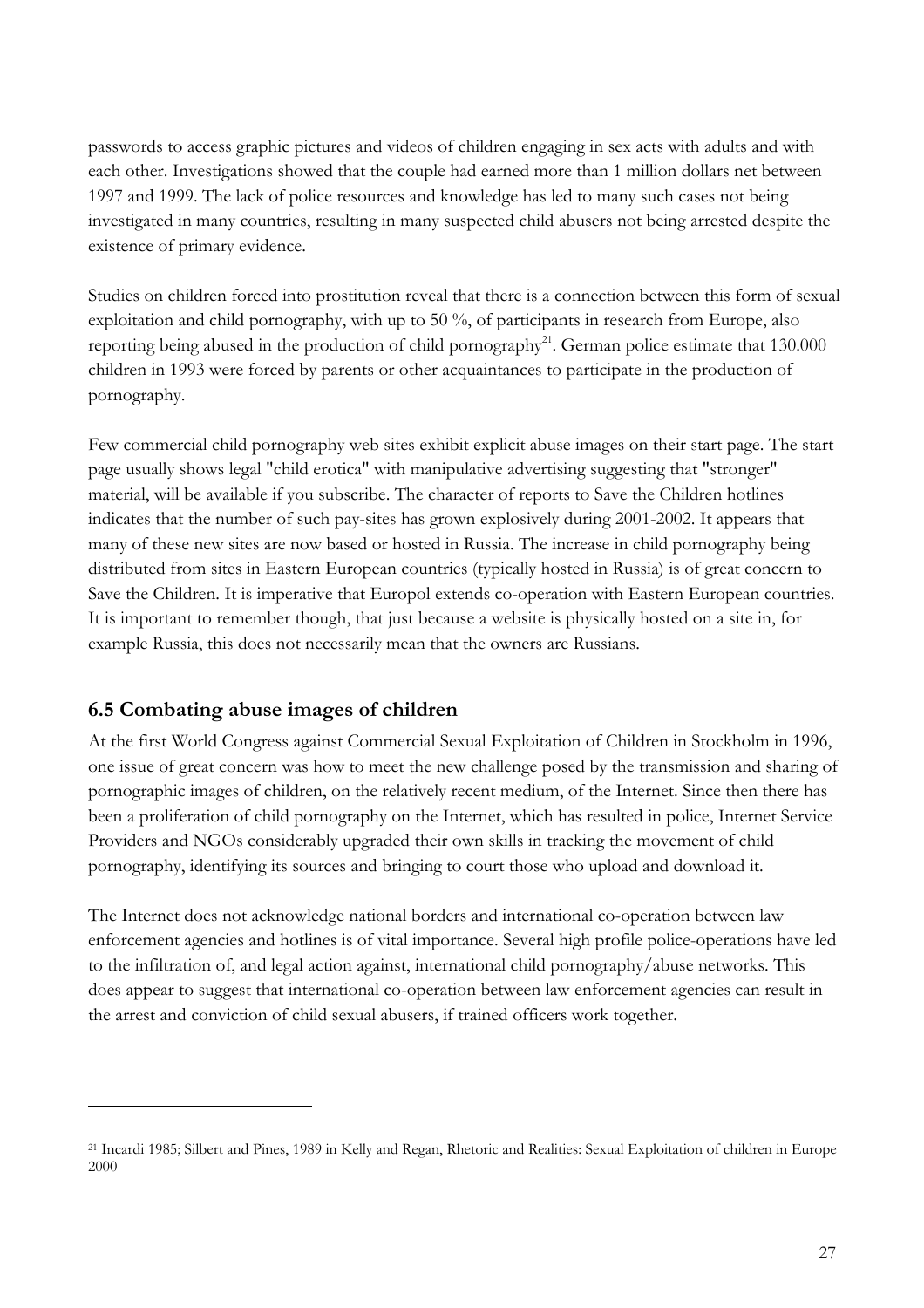In the United Kingdom, the Government has introduced a multi disciplinary Task Force on Child protection on the Internet. This initiative has brought together the police, the Internet Service Providers, child protection organisations and NGOs.

The Home Office recommends computer awareness training for the police and child protection practitioners; to ensure that all officers know how computers can assist in the detection and investigation of crime, and how to collect and preserve the integrity of digital evidence. Such training should be incorporated into the basic core curriculum for new police recruits, and should be a priority for serving officers, social workers and other practitioners engaged in child protection (Home Office, 2001, United Kingdom). The UK government has also announced that it is establishing a national multi disciplinary online child protection unit. The centre for child protection on the internet will have around 100 staff and will start work by April 2006.

Save the Children would also endorse such child protection measures and would like to see similar initiatives undertaken in other EU countries.

## **Case study showing the ability of hotlines and police to track child pornography networks: Operation Hamlet**.

 Operation Hamlet started in a provencial Danish Town. Information leading to the arrest of the Danish abuser was passed onto the police by the Save the Children Sweden Hotline who became aware that abusive images found in a newsgroup contained information suggesting the male abuser was Danish (his T-shirt had a Danish Company Logo). This led to the infiltration of the world-wide network of sexual abusers who were mainly parents or carers abusing their own children or children in their care. The photo and video images of the abuse were traded with members of the network on the Internet. The abuse involved sadomasochism and other forms of torture which in some cases was broadcast live over the internet. The cooperation between Interpol, Danish police, FBI, and US Customs Service led to arrests worldwide and resulted massive media attention. Over 100 children who were abused by the network have been identified in the USA. The Danish girl was allegedly trafficked within Denmark and abroad to be sexually abused. When they were arrested the parents were planning a trip with the victim to a member of the network in Germany. The Danish step-father and his wife have now been convicted for sexually abusing their 11 year old daughter and distributing pictures of the abuse over the Internet. The male abuser was sentenced to 3½ years in prison and the mother ordered to receive psychiatric care. The trial of a San Diego psychologist who is alleged to have abused several children as a memeber of the network will start in October 2005.

The UK has also introduced legislation to tackle paedophile "grooming" activity on- and off-line. This includes a new criminal offence relating to meeting with a child with intent to commit a sex offence. A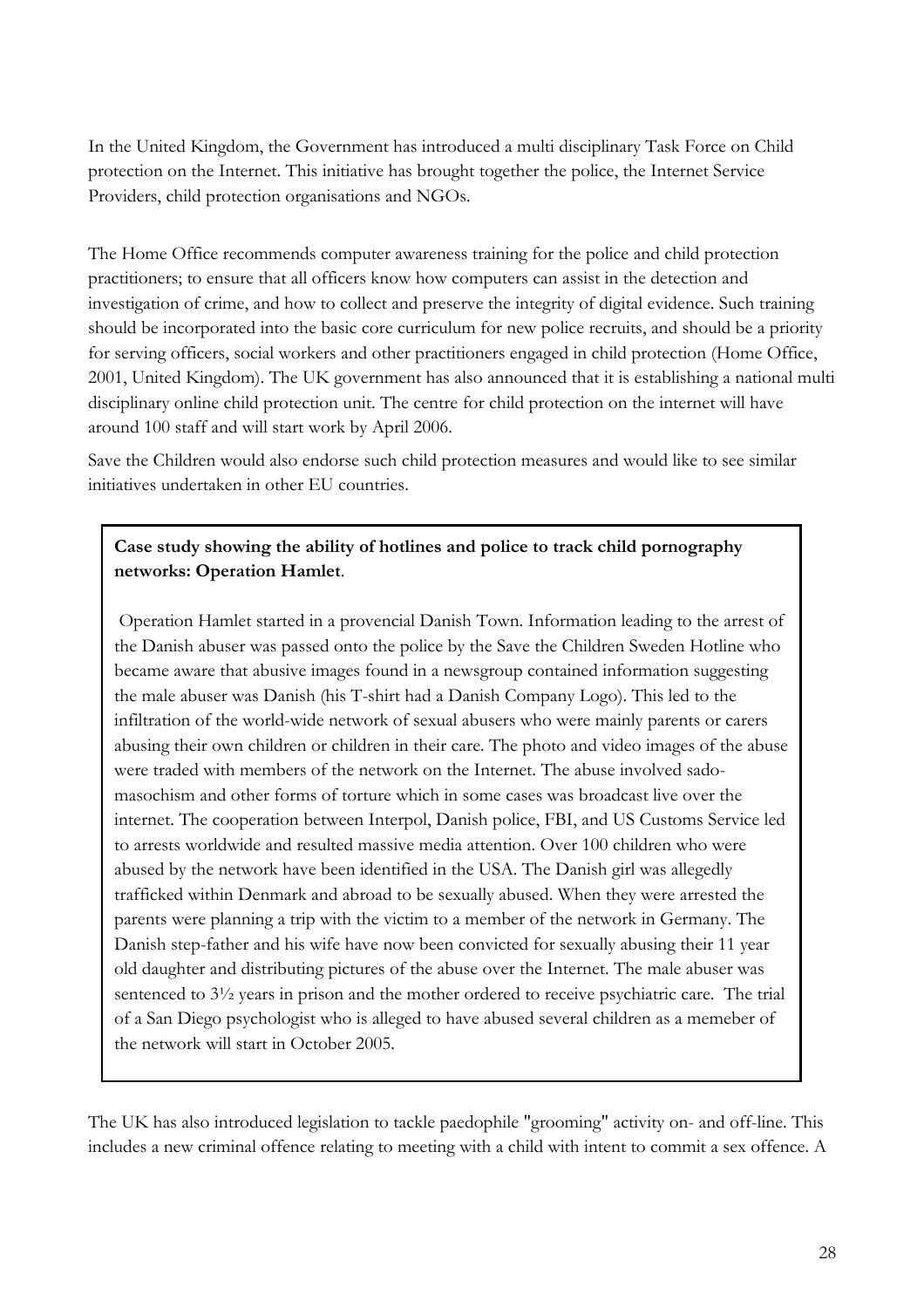new civil order has been introduced to protect children from an adult making contact with them for a harmful or unlawful sexual purpose whether by email, in Internet chat rooms, or by the school gates.

The proposal from the Home Office has also introduced a best practice model of Internet chat safety measures for providers; drawing on current best practice from across the industry involved in providing Internet services in the UK. This included requirements for clear safety messages and for tools, such as 'alert' buttons, to be displayed in chat rooms. It also included a requirement that moderators of chat rooms specifically for children, should be properly recruited, screened, trained and supervised.

It has become clear that other initiatives are required where it is not possible to use legislation to prevent the sexual exploitation of children.

Save the Children Norway has, for the last two years, lobbied for similar legislative measures in Norway and is currently participating in a cross departmental group with the police to consider this issue. However, it is obvious to Save the Children that legislation alone is not enough to secure children's right to protection on line but is an important signal to perpetrators that the enticement of children is illegal. In addition, a definite legislation makes it clear to the police that cases concerning online sexual abuse of children have to be prioritised.

Hotlines constitute a practical approach to combating child pornographic material on the Internet. Facilitated by the hotline network INHOPE, hotlines send reports to the relevant country of origin and thereby ensure that action can be taken to investigate and remove illegal material as soon as it is discovered.

Co-operation between NGOs and the private sector is an example of co-operation between different actors. In 2001 Save the Children began cooperating with VISA International in recommending that banks and card billing companies play a role in combating child pornography through self regulation. Visa International now blocks the possibility of payment through their credit card on child erotica websites and has written a policy paper on ethical standards w regard to company policy and child pornography. The effect of Visa's work is detectable, and Save the Children would like to see all credit card companies join this initiative.

# **6.6 Save the Children recommends:**

Save the Children recommends that Interpol and Europol strengthen co-operation with countries in Central and Eastern Europe.

Save the Children encourages co-operation between National hotlines, Law Enforcement agencies and Internet Service Providers, as well as the cross border co-operation facilitated by INHOPE.

Save the Children recommends that other private sector companies follow the Visa card company's ethical stance.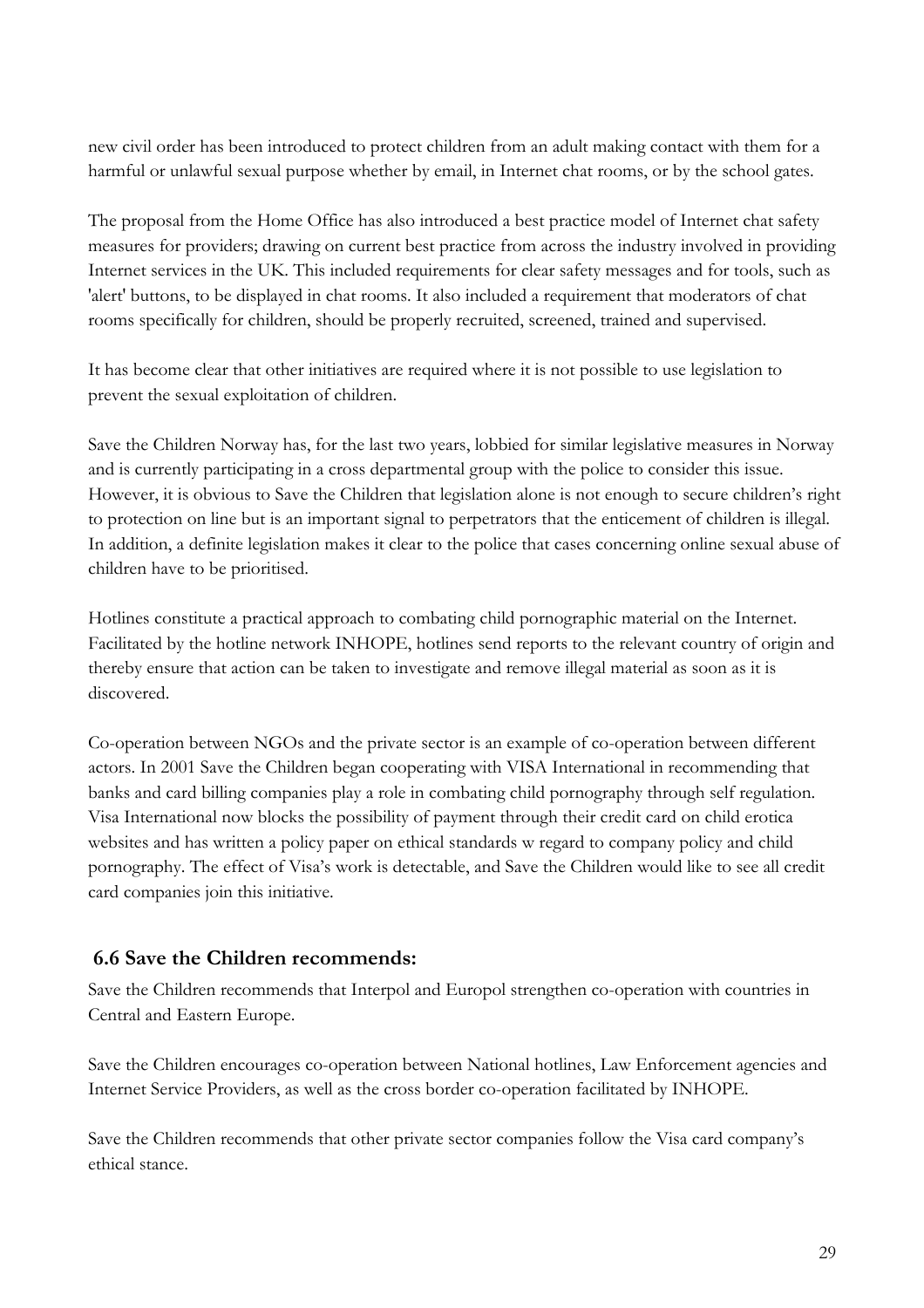Save the Children recommends that national Governments take action to co-ordinate child protection services, similar to the British Government's Task Force initiative.

#### **7 AWARENESS AND SAFETY FOR CHILDREN USING INTERNET**

## **7.1 Online chat**

In recent years chat rooms have been used by sexual abusers as a way of making contact with children as part of the grooming process. Potential and actual perpetrators have exploited the anonymity of the Internet chat culture as a method of stealthily manipulating children into believing they are chatting with a child of similar age. This raises serious and fundamental concerns for their safety.

There are cases coming before the courts where men have been arrested after arranging to meet children they have befriended in Internet chat rooms or via message services. Usually the abusers pose as young men or boys as a means of gaining the child's confidence by lying about their age and sharing secrets that encourage trust. Eventually they suggest a meeting. Invariably the child has kept this cyberfriendship a secret from parents and friends. The anonymity of the Internet allows the child to construct a fantasy friendship and play it out in isolated security - until the friend stops being an e-mail address and becomes a person they are going to meet.

The seriousness of the present situation was underlined when Microsoft closed down its worldwide Internet chat services. This emphasises the fact that child protection procedures do need to be constantly updated and revised in cooperation with law enforcement and child protection services.

Actual cases of abuse show that the *de facto* anonymity of the chat room is open to exploitation by potential perpetrators who are skilled in making contact with vulnerable children and especially young teenagers. If a potential perpetrator establishes contact with a child through a chat room, it can be difficult for the child to see through this person's manipulation, which is part of the grooming process. The potential perpetrator will act as a friend and confidant in order to create confidence and trust while planning the process leading towards the abuse. The difficulties of controlling such complex relations are enormous. One of the solutions to the problem posed by chat danger is to raise awareness among children about the possible dangers, through the implementation of educational programmes and campaigns. Internet chat providers also have an important responsibility in securing the best monitoring systems and logging procedures aimed at identifying potential abusers within chat rooms.

The recent technological developments within the mobile phone industry are another area that should be closely observed due to the fact that Internet chat and SMS will be linked.

In a recent Danish case a 12 year old boy planned a meeting with what he thought was an 11 year old girl. The 11 year old girl turned out to be an adult male and told the boy that he was the father of the 11-year old girl and that she would be waiting at home. Once in the apartment of the adult male, the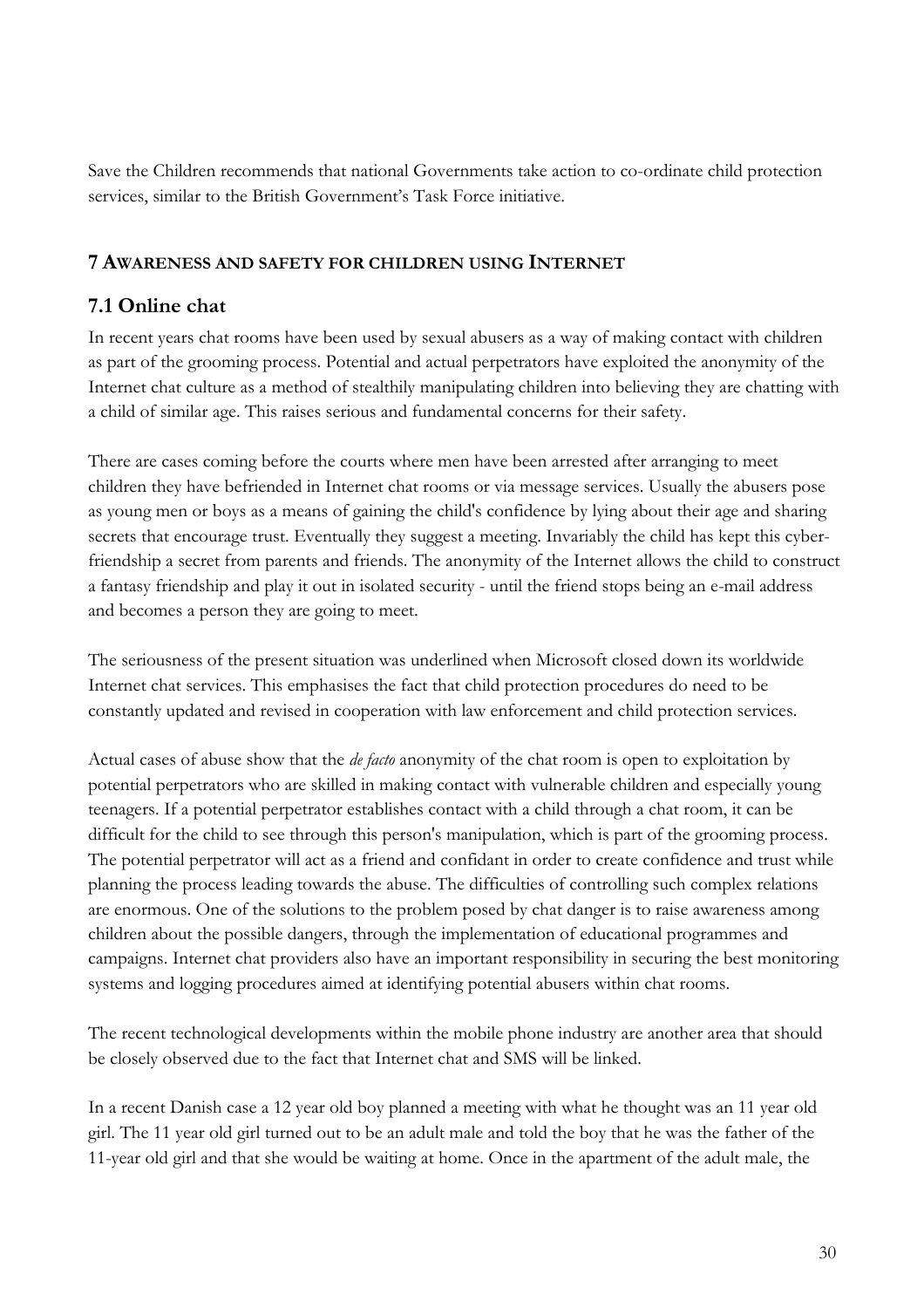boy was forced to look at child pornographic pictures before he was able to make his escape when the adult left the room.

Case Study from Save the Children Denmark Hotline

# 7.2 Empowering children to be safe on the Internet<sup>22</sup>

The Internet has been judged by the general public and many commentators as a place where children are in need of supervision and protection. While this approach is appropriate for young children using the Internet for the first time, it is mainly a response to young children's vulnerability and therefore constitutes a very first level of protection. Interventions in this sense have included filtering systems aiming – with different levels of success - to ensure a safer access to on-line content.

However, the Internet also offers children an innovative and easily accessible way to interact with their surrounding environment. It is an interactive tool where not only their vulnerability, but also their capacity to learn is constantly challenged in relation to their chronological, emotional and psychological development. It is important to empower and develop children's ability to protect them selves. The development of filtering systems should be based on the notion that children are active participants able to understand and, when adequately informed, direct their choices in a positive way. A filtering system should be able to propose safe alternatives whenever a page is blocked. It cannot replace a parent or an adults' support but could nonetheless help guide a younger child by encouraging and stimulating his/her reflection and critical thinking, thus allowing for the acquisition of some elements relating to selfprotection.

# **7.3 Self victimisation and risk taking behaviour**

 $\overline{a}$ 

Save the Children have become Increasing aware of a number of accounts where children and young people, either through cameras, mobile phones or web cams, have taken sexual photographs of themselves and circulated them to others via the Internet. It appears that these children are unaware of the consequences of such behaviour and how this risk taking behaviour puts them at risk of sexual exploitation and possible ridicule amongst their peer group. Research has shown that adults with a sexual interest in children frequently visit websites with 'erotic' pictures of teenagers in order to recruit sexual partners and the children in the pictures often receive unwanted attention following the publication. The images are often distributed to other pornographic websites, downloaded on mobile phones or distributed to an unknown number of recipients via e-mail.

In several cases, video-clips have been subsequently auctioned through an Internet auction site (by a youth). There are now websites in Denmark, Norway and Sweden where teenage girls and boys are asked are asked to film parts of their body and send them in to a website where they can either receive

<sup>22</sup> For a full account of this subject see, *Empowering Children on a Safer Internet*, Save the Children Italy, exp. May 2004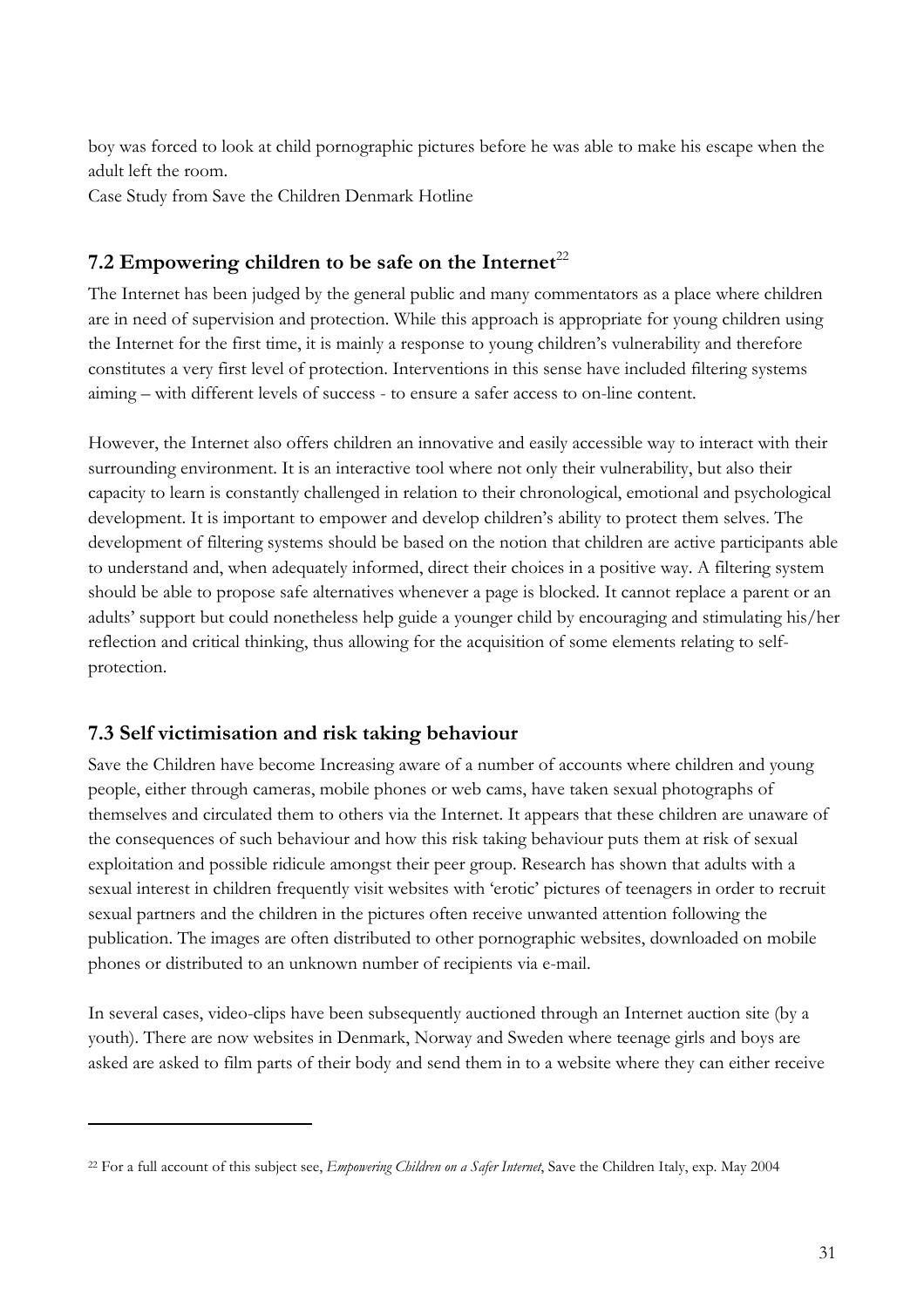financial reward or be judged by visitors to the website whereby they will be awarded points. Such web sites have hundreds of thousands of users in Scandinavia. This form of risk taking behaviour needs to be researched and documented so child protection strategies that target the risk taking behaviour of some teenagers can be implemented. Save the Children Norway has recently filed charges against five such web sites in Norway for showing explicit sexual images of minors.

Finally, notwithstanding children's need for special care and protection, it is also important to recognise children's capacities, interests, concerns and needs, to consider them as individuals with their own ideas, perspectives and rights. Meaningful participation means that children have the right to a safe environment where they can exchange and download information. It is not enough to ensure the development of children's ability to protect themselves, it is also important in terms of child development to stimulate their active autonomy and sense of responsibility.

# **7.4 Save the Children recommends:**

National Governments should allocate adequate resources to campaigns, targeting and including, as appropriate, children and adults, to raise awareness on how to be safe on-line.

Save the Children recommends that national governments adopt policies and awareness raising activities which will give the same attention to risks as to the opportunities that Internet can offer. This should focus on content and services created exclusively for and by children.

All chat-providers should be aware of the different ways of creating safe chat rooms, to ensure effective monitoring of chat rooms for children and good logging procedures.

More Governments should follow the example of the United Kingdom in implementing legislation against grooming of children online as well as in other arenas. Children have the right to be protected from adults planning or travelling to abuse them sexually.

# **8 THE NEED FOR INTERNATIONAL CO-OPERATION**

# **8.1 International Initiatives**

International co-operation is of fundamental importance in combating all forms of child sexual abuse and exploitation. Child pornography on the Internet is a trans-national crime and as such requires a trans-national solution. The Council of Europe and the European Union and member states have a pivotal role to play in protecting children from sexual abuse and exploitation. They are ideally placed to disseminate knowledge, encourage international co-operation and endorse good child protection practices from individual member states. The European Union and the Council of Europe have both been active in promoting initiatives looking at child protection issues and the Internet.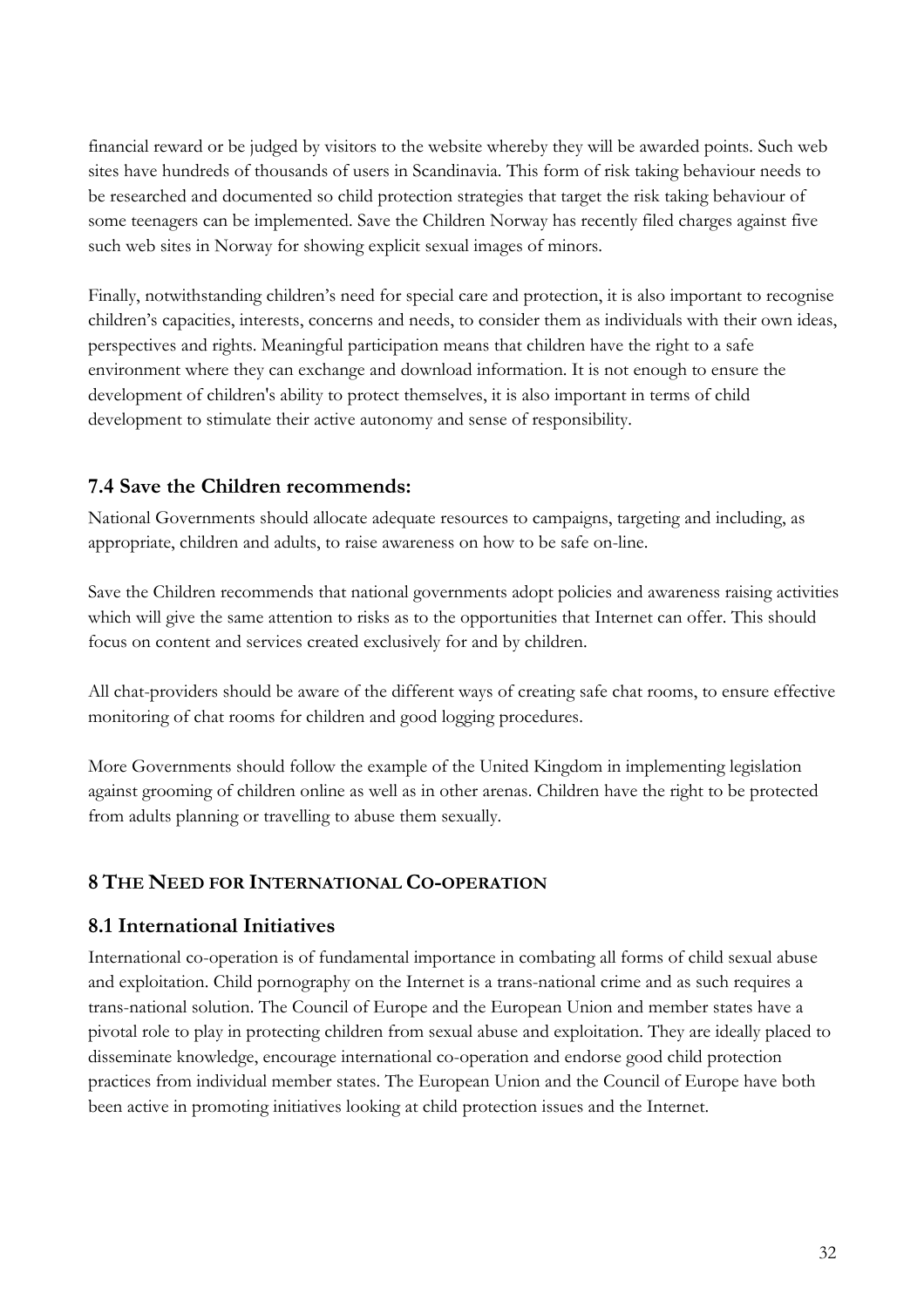The following are some of the international initiatives that have been undertaken in this area, followed by Save the Children's recommendations. Inter-Governmental bodies and National governments need to continue to keep this issue on the political agenda and thus develop international strategies in terms of protecting children.

## **The Council of Ministers decision Combating child pornography on the Internet - (2000/375/JHA)**

An important development in combating the distribution and production of sexually abusive images on the Internet was the Council's decision of May 2000 obliging member states to take the necessary steps to encourage Internet users to report suspicions of the distribution of child pornography via the Internet to law enforcement agencies. It is aimed to "prevent the production, treatment, possession and distribution of material containing child pornography and to promote the effective investigations and prosecutions of criminal offences in this area."23

Council framework Decision 2004/68/JHA of 22 December 2003 on combating the sexual exploitation of children and child pornography The European Union Council of Ministers has agreed to harmonize penal codes and law enforcement in connection with protection of children from sexual abuse and protect children up to the age of 18 in all member states.

The definition of the child is all persons up to the age of 18 years, although member states are allowed not to prosecute if the child is above the age of sexual consent. Minimum sentences vary from one to ten years depending on the type of offence. Member states have two years to introduce the necessary legislation. The text gives the option of not penalising "virtual pornography" if someone produces it for their own use. Sexual exploitation of children includes coercing them into prostitution or pornographic performances, recruiting them for prostitution and engaging in sexual acts with them where there is coercion, some form of payment or an abuse of a position of trust. Child pornography covers producing, distributing, disseminating, transmitting, supplying, making available, acquiring or possessing pornographic material of children. A member state has jurisdiction to prosecute offences committed on its territory, by a national, or for the benefit of a legal entity based there. It also has jurisdiction if the offence was committed using a computer system that was accessed from its territory, even if the computer system itself is not on its territory. The Commission will also produce a report on how the Framework Decision has been implemented by December 2007.

#### **The Safer Internet Plus programme**

In 1999 the European Commission launched the Safer Internet Action Plan, covering the period 1999- 2002 which included work looking at creating a safer environment through the promotion of hotlines, encouragement of self-regulation and codes of conduct, developing filtering and rating systems,

<sup>23</sup> EU 2000/375/JHA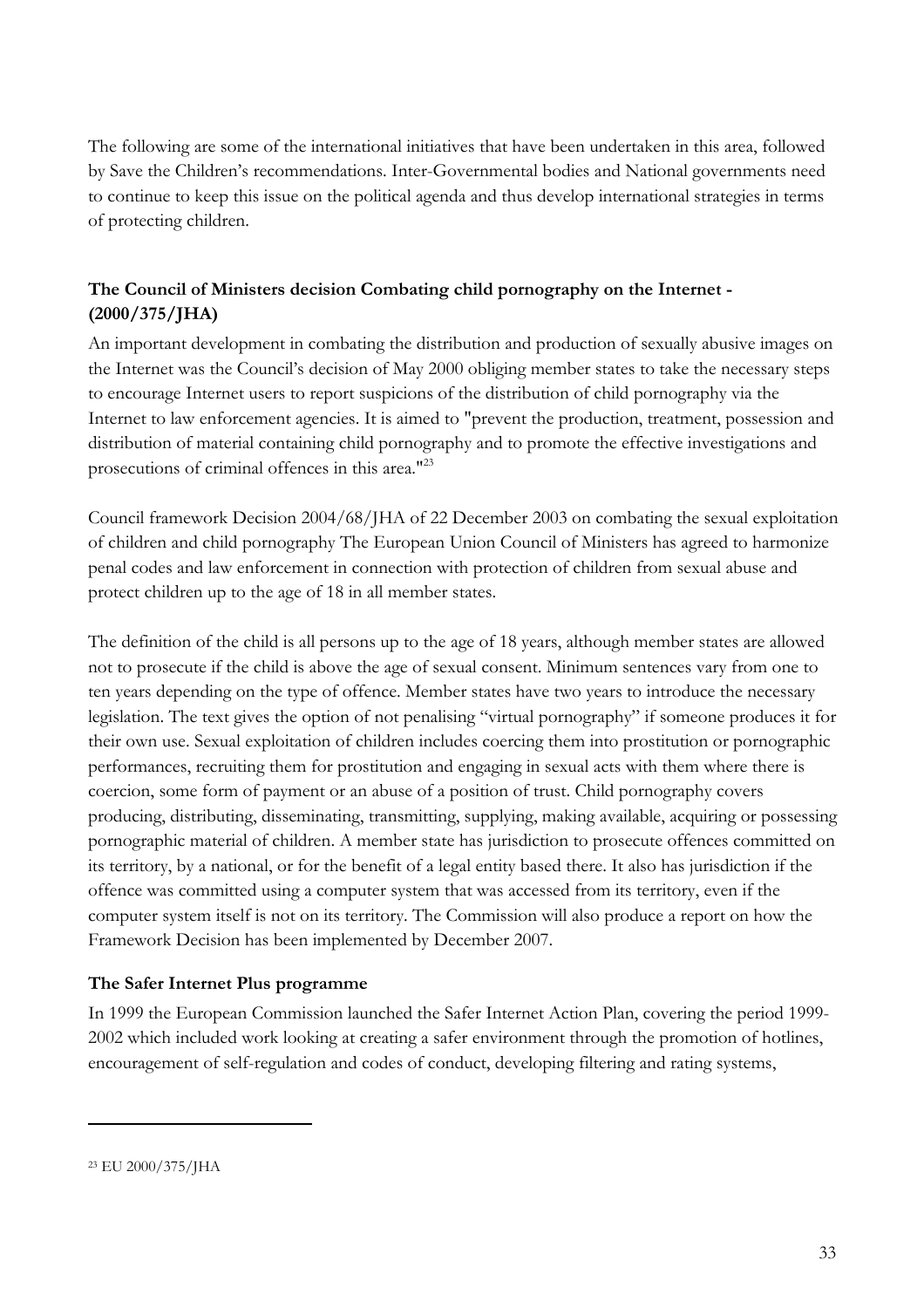facilitating international agreement on rating systems and awareness raising amongst parents, teachers and children. This programme was extended until 2004.

The European institutions have adopted the Safer Internet Plus programme. It is a four year programme, with a budget of  $\epsilon$ 50 Million, which runs from 2005 – 2008. The programme builds on work carried out in the previous Action Plan but will include new media. It also includes the accession countries and will focus on parents, educators and children. The activities under the four Safer Internet plus action lines include:

Fighting against illegal content – the Commission will continue to fund a network of hotlines reporting illegal content

Tackling unwanted and harmful content - including work on the development of effective filtering technology and exchanges of information and best practice on anti-spam enforcement

Promoting a safer environment – including the funding of the Safer Internet Forum for the exchange of best practice on self regulation

Awareness raising – including promoting information about safer Internet use.

Save the Children welcomes the new Safer Internet Plus programme and in particular the inclusion of new technologies and the new member states. However Save the Children believes that greater focus is needed on the participation of children in the design of safety tools. Save the Children also believes that more emphasis is needed on helping member states identify children who are abused in connection with the production and distribution of sexually abusive/exploitative images on the Internet

#### **The Daphne II Programme (2004 – 2008)**

Since 1999, the European Commission has funded actions to combat violence against women and children under the Daphne programme. The programme has a  $\epsilon$ 50 million budget and works to combat violence against children, young people and women, and to provide support to the victims of violence and prevent their future exposure to violence. It encourages NGOs to set up and reinforce networks. Projects are funded to raise awareness of the detrimental personal and social effects of violence on victims, their families and communities. Whilst not specifically related to child pornography on the Internet, it funds projects on related issues of violence against children.

#### **Council of Europe Convention on Cyber Crime**

Council of Europe Ministers met in Budapest in November 2001 to adopt the Convention on Cyber Crime. Article 9 of the Convention specifically addresses the problem of child pornography, which makes ratifying countries aware of the necessary rules to ensure that it is regarded as a criminal offence.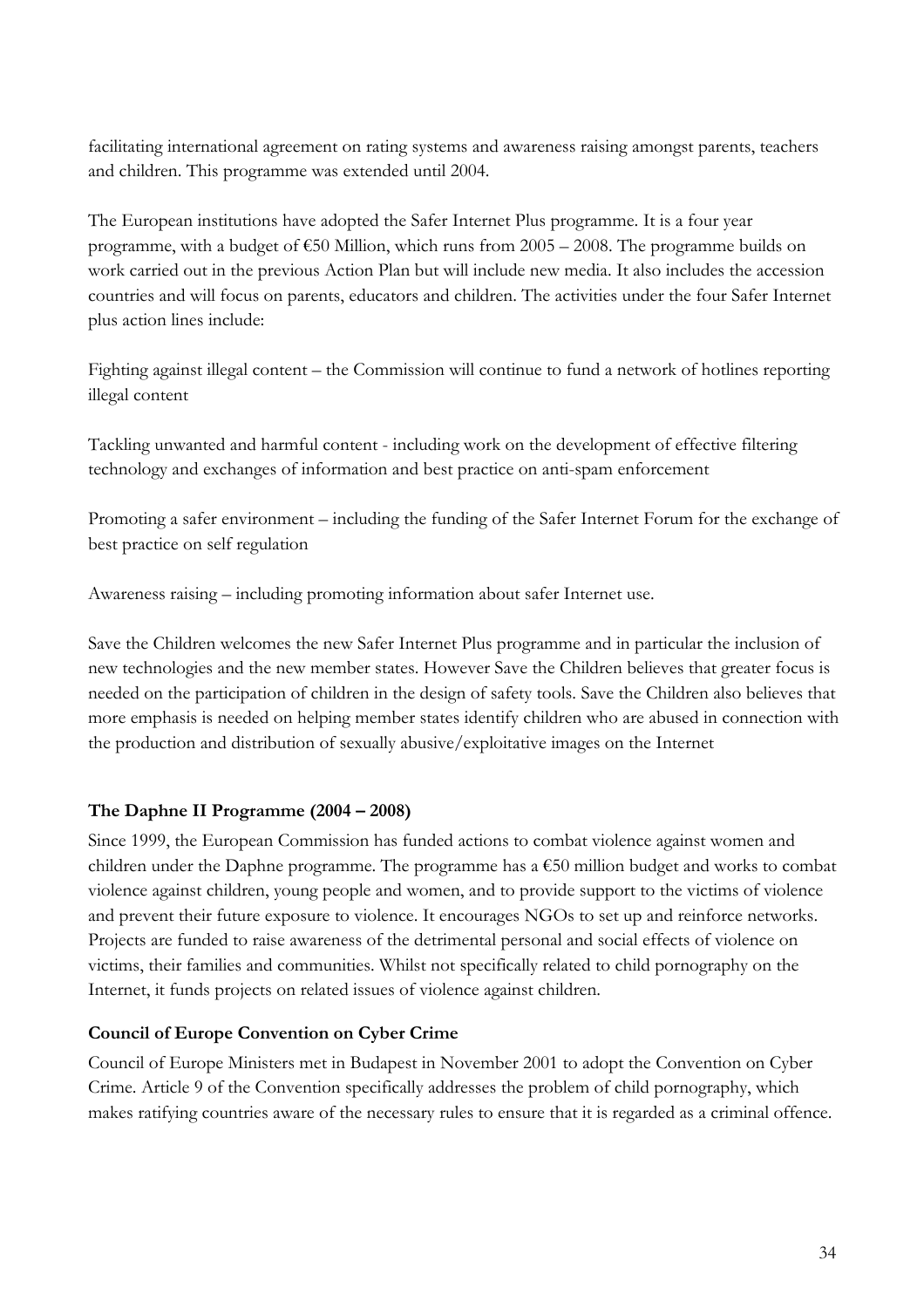The Cyber crime Convention is the first international Treaty dealing with criminal offences committed by means of, or against computer networks, in particular offences of child pornography. It provides for a series of procedural powers such as searches and interception of material on computer networks. The Convention's main aim, as stated in its preamble, is to pursue a common criminal policy aimed at the protection of society against cyber crime, inter-alia by adopting appropriate legislation and fostering international cooperation.

Ten Council of Europe states have ratified the Convention on Cybercrime and the Convention entered into force on 1 July 2004.

#### **The INHOPE network of hotlines**

INHOPE is one of the few international responses to illegal content and activity on the Internet and is partly funded by the European Commission. INHOPE facilitates and co-ordinates the work of 23 national hotlines against illegal Internet content. Whereas a single hotline can be successful on a national level to tackle the problem, its influence is limited when content is hosted in a foreign country or the perpetrator is located abroad. The INHOPE network is an important means to co-ordinate the exchange of information and expertise between hotlines worldwide. All Save the Children hotlines are members of INHOPE

The key functions of INHOPE are:

To establish a worldwide network of hotlines To exchange reports of illegal use of the Internet To exchange expertise To support new hotlines To interface with initiatives in and outside the EU To educate and inform policy makers To set up efficient common procedures for hotline operations To identify new trends in cyber crime

#### **9 RESPONSIBILITIES AND RECOMMENDATIONS**

#### **9.1 The European Union**

EU Member states should ensure that the Framework decision is fully implemented by January 2006 so that they can establish clear child protection policies with regard to child sexual abuse and exploitation on the Internet.

The EU should ensure that it monitors the implementation of the Framework decision and that action is taken where member states have not adjusted their national laws to implement the legislation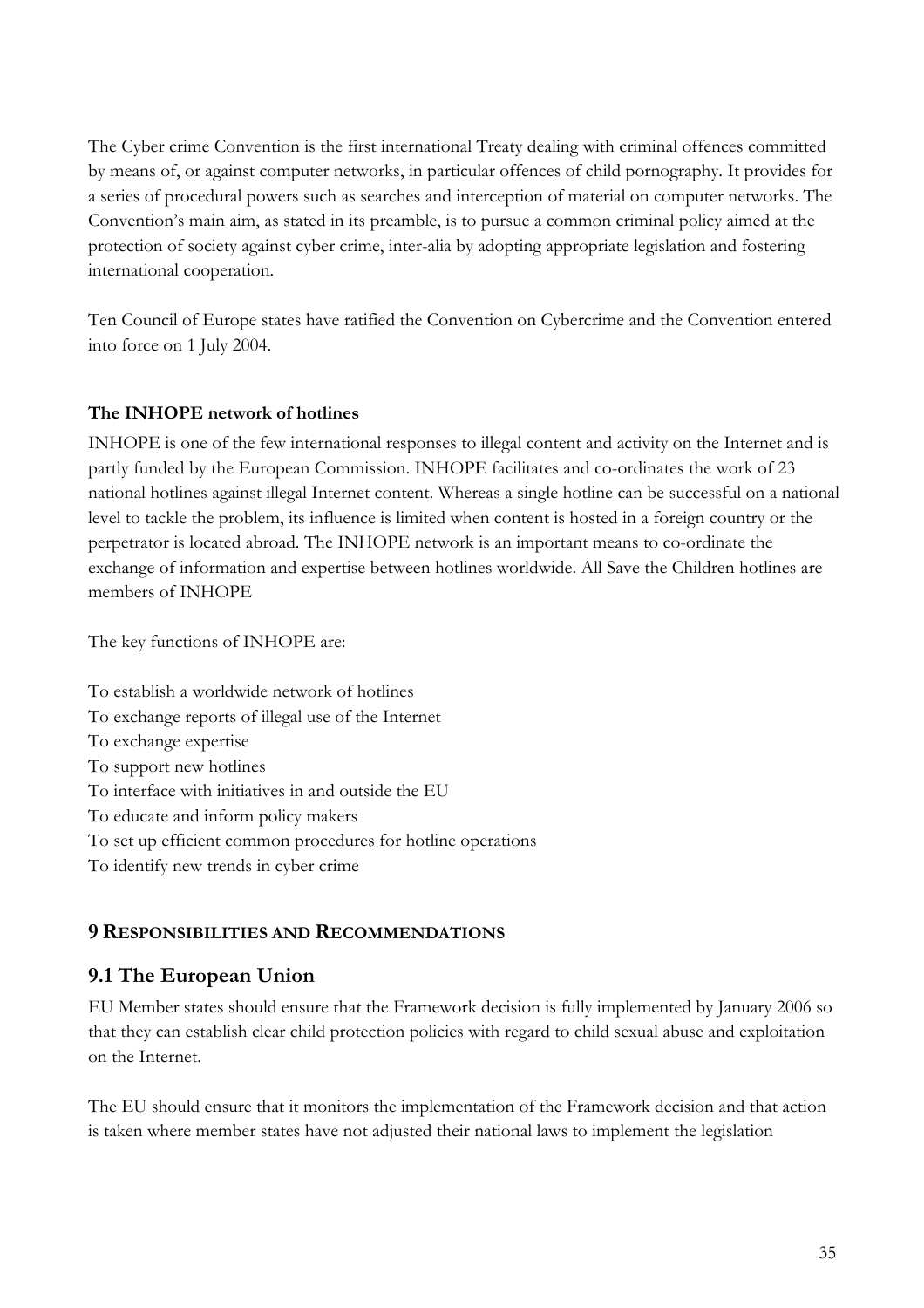Save the Children welcomes the continuation of European Union action in this area through the Safer Internet Plus programme. We urge more emphasis be placed on the participation of children themselves, in the development of safety tools, in the Safer Internet Plus programme.

We welcome the focus within Safer Internet Plus on child pornography on the Internet in the accession countries and urge that particular emphasis is placed on this work as many of these countries are also producing child pornography.

More emphasis is needed on helping member states identify children who are abused in connection with the production and distribution of sexually abusive/exploitative images on the Internet. Save the Children recommends that the European Commission establishes an expert group on victim identification which should bring together police, member states, NGOs, industry and relevant parts of the Commission's services.

Member States and the Commission should take steps to further investigate the linkages between child pornography and child trafficking.

## **9.2 National Governments**

Save the Children calls for a long-term commitment to resolve the root causes of child sexual abuse and reinforce child protection initiatives in relation to abuse via the Internet.

Save the Children recommends that policy makers acknowledge the complexity of the problem. Child sexual exploitation is unlikely to be prevented unless the diversity of the people who sexually exploit children is fully taken into account.

Save the Children urges governments to fully implement the Yokohama Agenda for Action, and in so doing, to recognise the problem of sexual exploitation and abuse of under 18's in its totality. We call for a move from public acknowledgement and development of plans to concrete interventions against those who directly, as well as indirectly, sexually exploit children, via the production and distribution of child pornography.

Save the Children urges all national governments to ratify and implement the Council of Europe Convention on Cyber Crime.

National Governments should fund research into the reactions and treatment of victims of child pornography. It is essential that governments raise societal awareness about the trauma children suffer through the production and distribution of child pornography.

National governments should allocate more resources to train law enforcement agencies about victim identification techniques and to foster international cooperation in such a matter.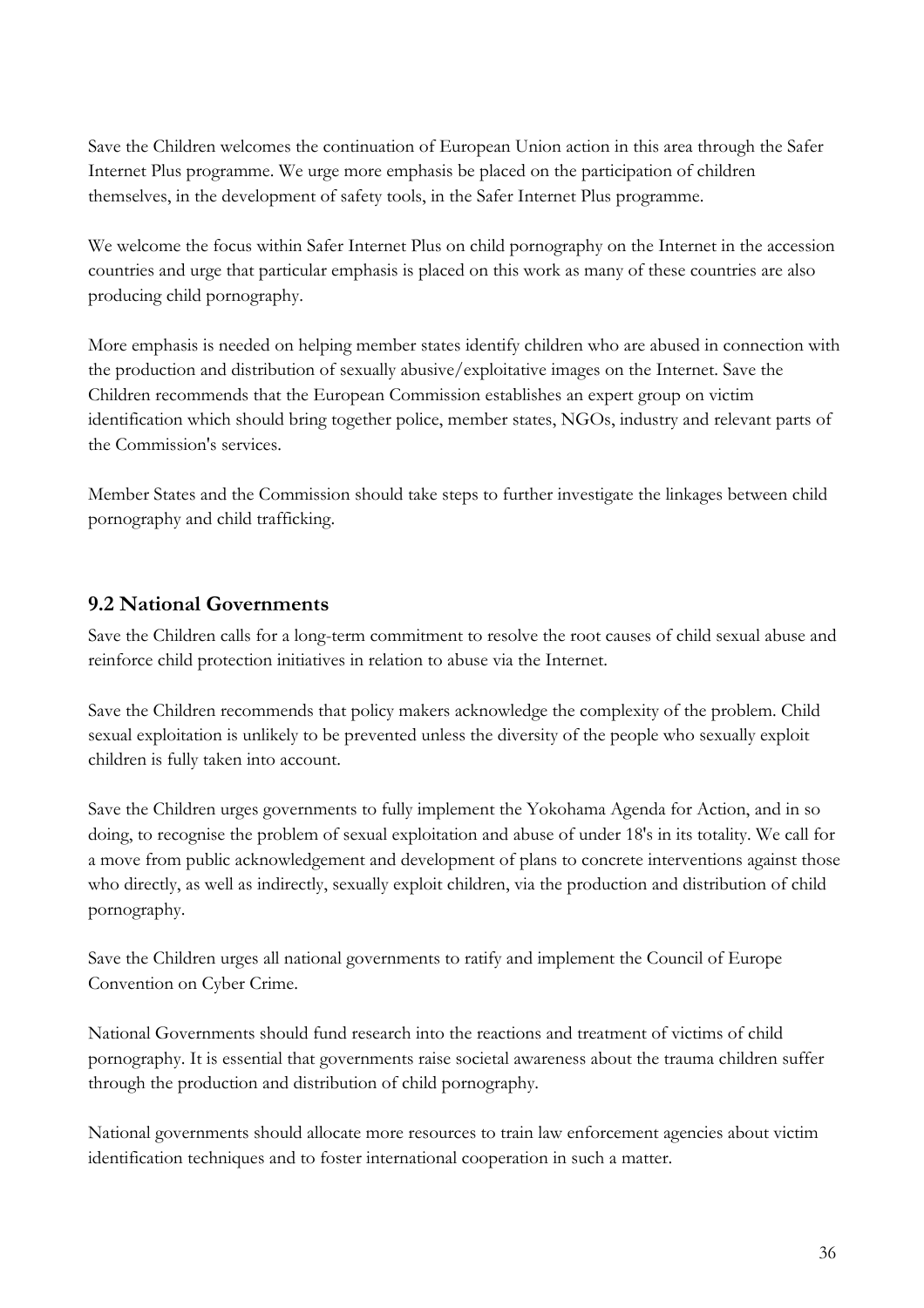Child protection should remain the main focus when working with Internet sex-offenders

More resources need to be made available to police and social services to train front line child protection workers about investigating possible links to the production of child pornography in child abuse investigations

Save the Children recommends that national Governments take action to co-ordinate child protection services similar to the British Government's Task Force initiative.

Justice and compensation to victims of sexual abuse remains an unresolved issue to be dealt with within a judicial system that takes account of the rights of the child.

Children have the right to special protection against sexual exploitation up to the age of 18. The legal age of consent should be separated from the upper age of protection against sexual exploitation. A child under 18 should not be considered as able to consent to engagement in prostitution, pornography and/or trafficking for sexual purposes. The criminal responsibility should rest solely with the perpetrator.

National Governments should allocate adequate resources to campaigns targeting and including, as appropriate, children and adults, to raise awareness of how to be safe while on-line.

Save the Children recommends that national governments adopt policies and awareness raising activities which will give the same attention to risks as to the opportunities that Internet can offer, particularly with regard to content and services created exclusively for and by children.

# **9.3 Law Enforcement**

The role of law enforcement agencies is of vital importance at both national and international levels in protection children from online sexual exploitation.

Continuing formal and informal co-operation between law enforcement agencies to facilitate cross border co-operation is needed. Interpol and Europol have a vital role to play. This is a criminal offence that should be given the same priority as the fight against illegal drugs and organised crime.

Save the Children welcomes the growing knowledge base amongst law enforcement agencies about child sexual abuse in relation to the Internet and encourages the further training of specialized child protection teams.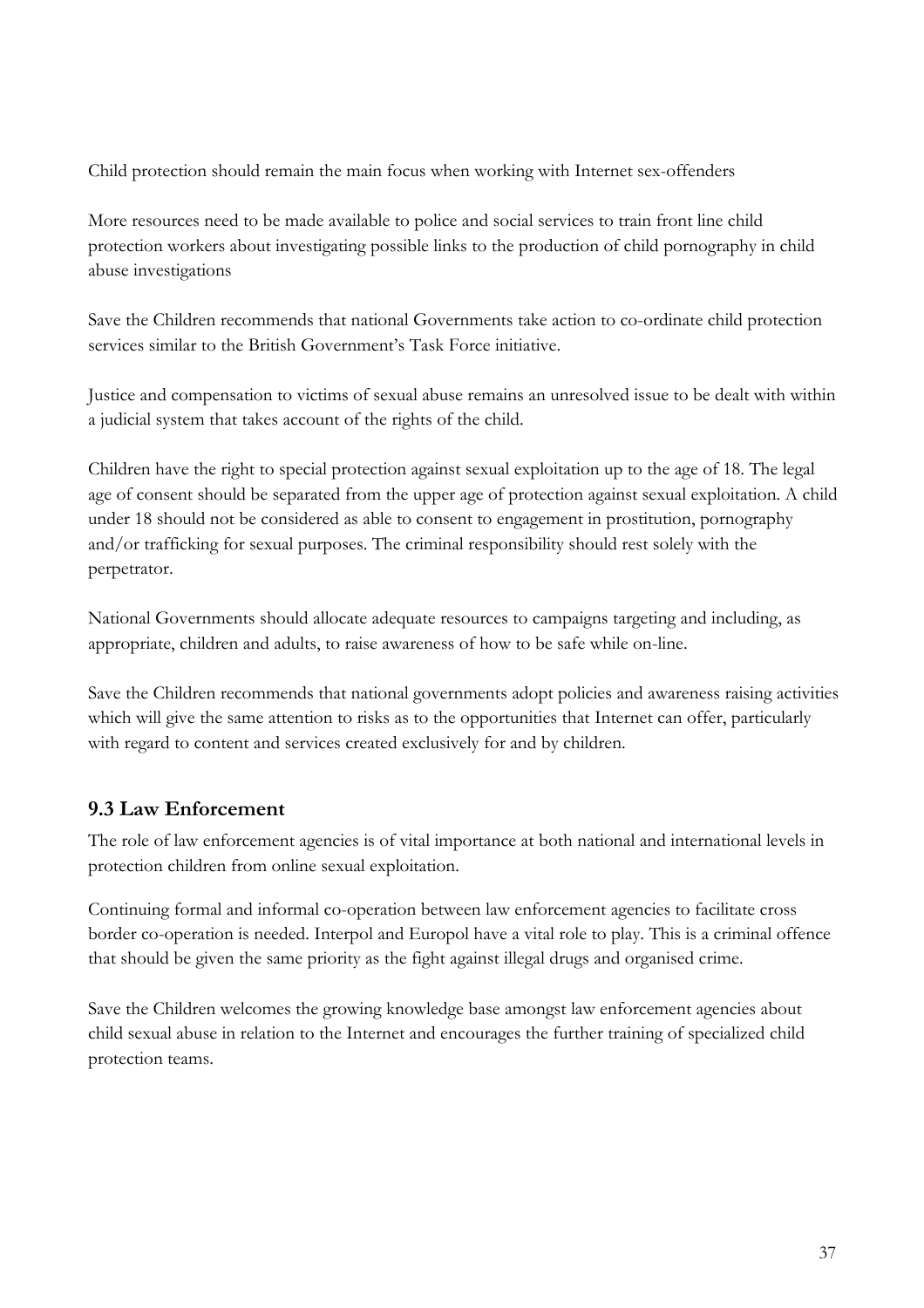The right of the child to protection and support should always be of paramount importance for law enforcement agencies and child protection services. There must be close working relationships and cooperation between these two agencies

Inadequate resources and expertise are a problem in most European countries in combating child pornography. Resources need to be made available, and co-operation with Central and Eastern European countries needs to be strengthened

Save the Children supports a uniformity of penalties in EU and Central and Eastern European countries, as set out in the Framework decision on child pornography on the Internet, and urges new member states in the EU to implement this decision without delay

Law enforcement staff should be conversant with the Convention on the Rights of the Child when dealing with victims of sexual abuse

Lawyers, judges and other judicial staff need training on this issue.

## **9.4 Internet Service Providers**

Save the Children recognises the vital role that Internet Service Providers have in protecting children on the Internet and urges Governments to implement legislation where self regulation has failed.

Save the Children urges the introduction of self-regulatory Codes of Conduct on child protection at the European and National levels.

Save the Children encourages co-operation between National hotlines, law enforcement agencies and Internet Service Providers.

Save the Children recommends that other private sector companies to follow the ethical stance of the VISA company.

All chat-room providers should monitor chat rooms for children, to ensure good logging procedures and should also display clearly visible information on how to chat safely Internet Service Providers need training on children's rights and child protection issues in relation to abuse via the Internet.

Internet Service providers should consider blocking access to websites in parts of the world where legislation is ineffective in stopping the proliferation of child pornographic websites.